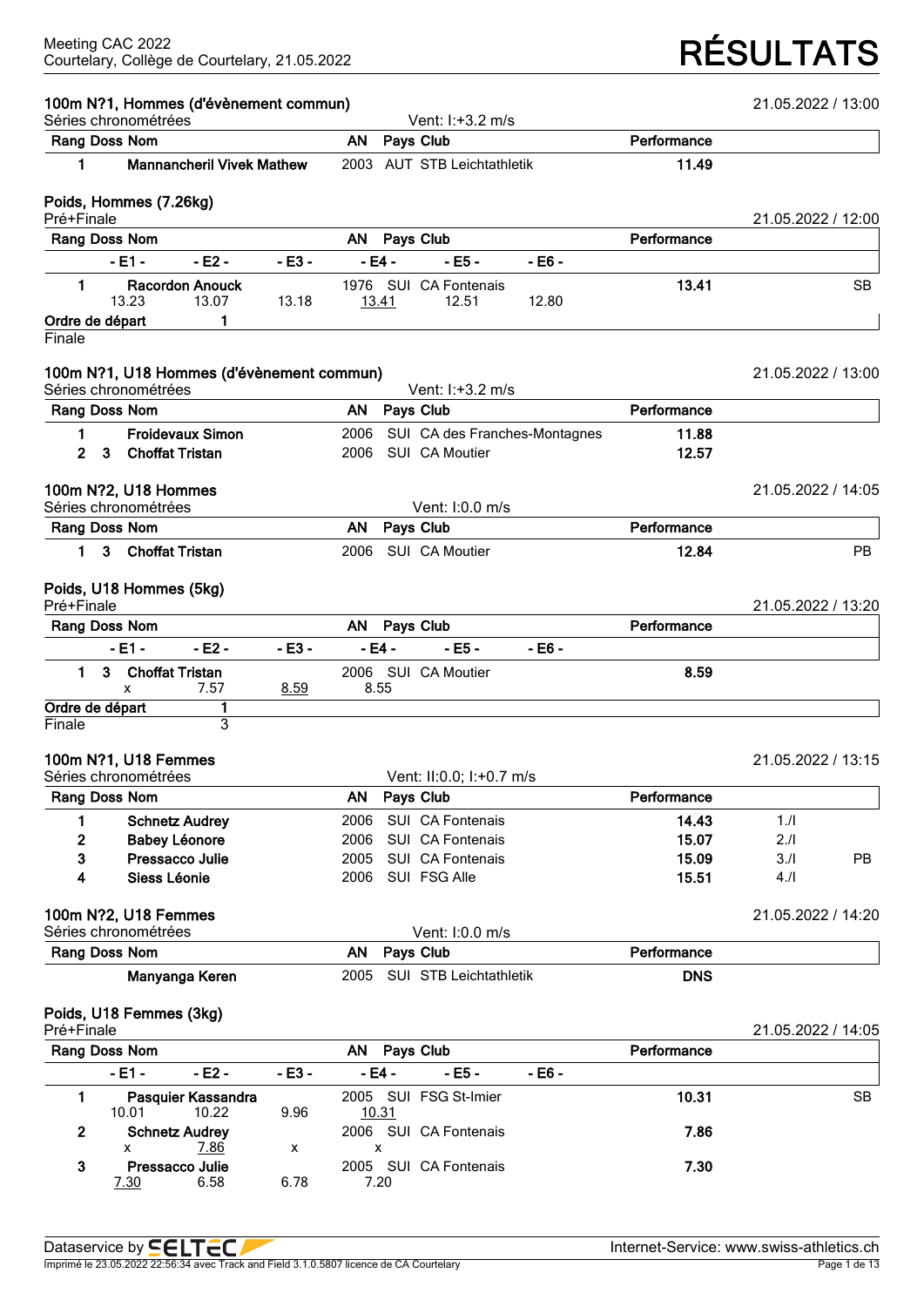| Poids, U18 Femmes (3kg) - Suite<br>Pré+Finale<br>21.05.2022 / 14:05 |              |          |                   |          |        |             |  |  |  |  |  |
|---------------------------------------------------------------------|--------------|----------|-------------------|----------|--------|-------------|--|--|--|--|--|
| Rang Doss Nom                                                       |              |          | AN.<br>Pays Club  |          |        | Performance |  |  |  |  |  |
| $-E1 -$                                                             | - E2 -       | $- E3 -$ | - E4 -            | $- E5 -$ | - E6 - |             |  |  |  |  |  |
|                                                                     | Siess Léonie |          | 2006 SUI FSG Alle |          |        | 6.83        |  |  |  |  |  |
| 5.92                                                                | 6.76         |          | <u>6.83</u>       |          |        |             |  |  |  |  |  |

### **Ordre de départ 1 2 3 4** Finale

|                                       |    | 80m, U16 Hommes         |      |                                  |             | 21.05.2022 / 14:35 |     |
|---------------------------------------|----|-------------------------|------|----------------------------------|-------------|--------------------|-----|
| Séries chronométrées<br>Rang Doss Nom |    |                         |      | Vent: II:+1.3; I:+0.5 m/s        |             |                    |     |
|                                       |    |                         | AN.  | Pays Club                        | Performance |                    |     |
|                                       | 0  | Neffati Sabri           | 2008 | SUI CA Courtelary                | 10.21       | 1.11               |     |
| $\mathbf{2}$                          | -2 | <b>Dyroff Dominique</b> | 2008 | SUI CA Courtelary                | 10.58       | 1.1                |     |
| 3                                     |    | <b>Houmard Nicolas</b>  | 2008 | <b>SUI FSG Féminine Tavannes</b> | 10.80       | 2.11               | PB. |
| 4                                     |    | Grosjean Clément        | 2008 | SUI CA Moutier                   | 10.85       | 3.11               |     |
| 5                                     |    | Kohli Rayane            | 2007 | SUI CA Courtelary                | 11.17       | 2.1                |     |
| 6                                     |    | <b>Monachon Maxime</b>  | 2008 | SUI CA Courtelary                | 11.75       | 3.1                |     |
|                                       |    | <b>Couderc Mathieu</b>  |      | 2008 FRA FSG Féminine Tavannes   | 11.83       | 4.11               | PB. |

### **Longueur, U16 Hommes**

| Pré+Finale   |                    |                        |                                           |                           |                                |        |                         | 21.05.2022 / 15:10 |
|--------------|--------------------|------------------------|-------------------------------------------|---------------------------|--------------------------------|--------|-------------------------|--------------------|
|              | Rang Doss Nom      |                        |                                           | AN Pays Club              |                                |        | <b>Performance Vent</b> |                    |
|              | - E1 -             | $-E2 -$                | $-E3 -$                                   | - E4 -                    | $- E5 -$                       | - E6 - |                         |                    |
| 1            |                    | <b>Houmard Nicolas</b> |                                           |                           | 2008 SUI FSG Féminine Tavannes |        | $4.69 - 0.5$            | <b>PB</b>          |
|              | 4.45               | 4.54                   | 4.63                                      | 4.69                      |                                |        |                         |                    |
|              | $+0.6$             | 0.0                    | $-0.4$                                    | $-0.5$                    |                                |        |                         |                    |
| $\mathbf{2}$ |                    | 2 Dyroff Dominique     |                                           |                           | 2008 SUI CA Courtelary         |        | $4.64 + 0.5$            | <b>PB</b>          |
|              | 4.63               | 4.64                   | 4.59                                      | 4.58                      |                                |        |                         |                    |
|              | $+0.3$             | $+0.5$                 | $+0.1$                                    | $+0.1$                    |                                |        |                         |                    |
| 3            |                    | Kohli Rayane           |                                           |                           | 2007 SUI CA Courtelary         |        | $4.60 + 0.4$            | <b>PB</b>          |
|              | 4.43               | $\mathbf{x}$           | X                                         | 4.60                      |                                |        |                         |                    |
|              | $+0.5$             |                        |                                           | $+0.4$                    |                                |        |                         |                    |
| 4            |                    | Grosjean Clément       |                                           |                           | 2008 SUI CA Moutier            |        | $4.51 - 0.6$            |                    |
|              | x                  | 3.45                   | 3.55                                      | 4.51                      |                                |        |                         |                    |
|              |                    | $+0.2$                 | $-0.2$                                    | $-0.6$                    |                                |        |                         |                    |
| 5            |                    | <b>Couderc Mathieu</b> |                                           |                           | 2008 FRA FSG Féminine Tavannes |        | $4.38 + 1.0$            | PB                 |
|              | 4.38               | X                      | 4.07                                      | $\boldsymbol{\mathsf{x}}$ |                                |        |                         |                    |
|              | $+1.0$             |                        | $+0.3$                                    |                           |                                |        |                         |                    |
| 6            |                    | <b>Monachon Maxime</b> |                                           |                           | 2008 SUI CA Courtelary         |        | $4.34 - 0.3$            |                    |
|              | 4.13               | 4.22                   |                                           | 4.29                      |                                |        |                         |                    |
|              | $-0.1$             | $-0.2$                 | $\frac{4.34}{-0.3}$                       | $-0.8$                    |                                |        |                         |                    |
|              | Neffati Sabri<br>0 |                        |                                           |                           | 2008 SUI CA Courtelary         |        | sEv                     |                    |
|              | Ordre de départ    |                        | $\overline{\mathbf{3}}$<br>$\overline{2}$ | 5<br>4                    | 7<br>6                         |        |                         |                    |
| Finale       |                    |                        | $\overline{2}$                            | $\pmb{0}$                 |                                |        |                         |                    |

### **Poids, U16 Hommes (4kg)**

Pré+Finale 21.05.2022 / 16:35 **Rang Doss Nom AN Pays Club Performance - E1 - - E2 - - E3 - - E4 - - E5 - - E6 - 1 2 Dyroff Dominique** 2008 SUI CA Courtelary **9.37** 8.91 7.97 9.10 9.07 9.25 9.37 **2 Houmard Nicolas** 2008 SUI FSG Féminine Tavannes **8.48** 8.13 7.92 7.37 7.86 8.48 7.75 **3 Kohli Rayane** 2007 SUI CA Courtelary **8.11** PB 6.86 7.69 7.64 8.11 7.24 x **4 Couderc Mathieu** 2008 FRA FSG Féminine Tavannes **8.02** 8.02 7.61 7.10 7.15 7.96 6.29 **Ordre de départ 1 2 3 4** Finale 2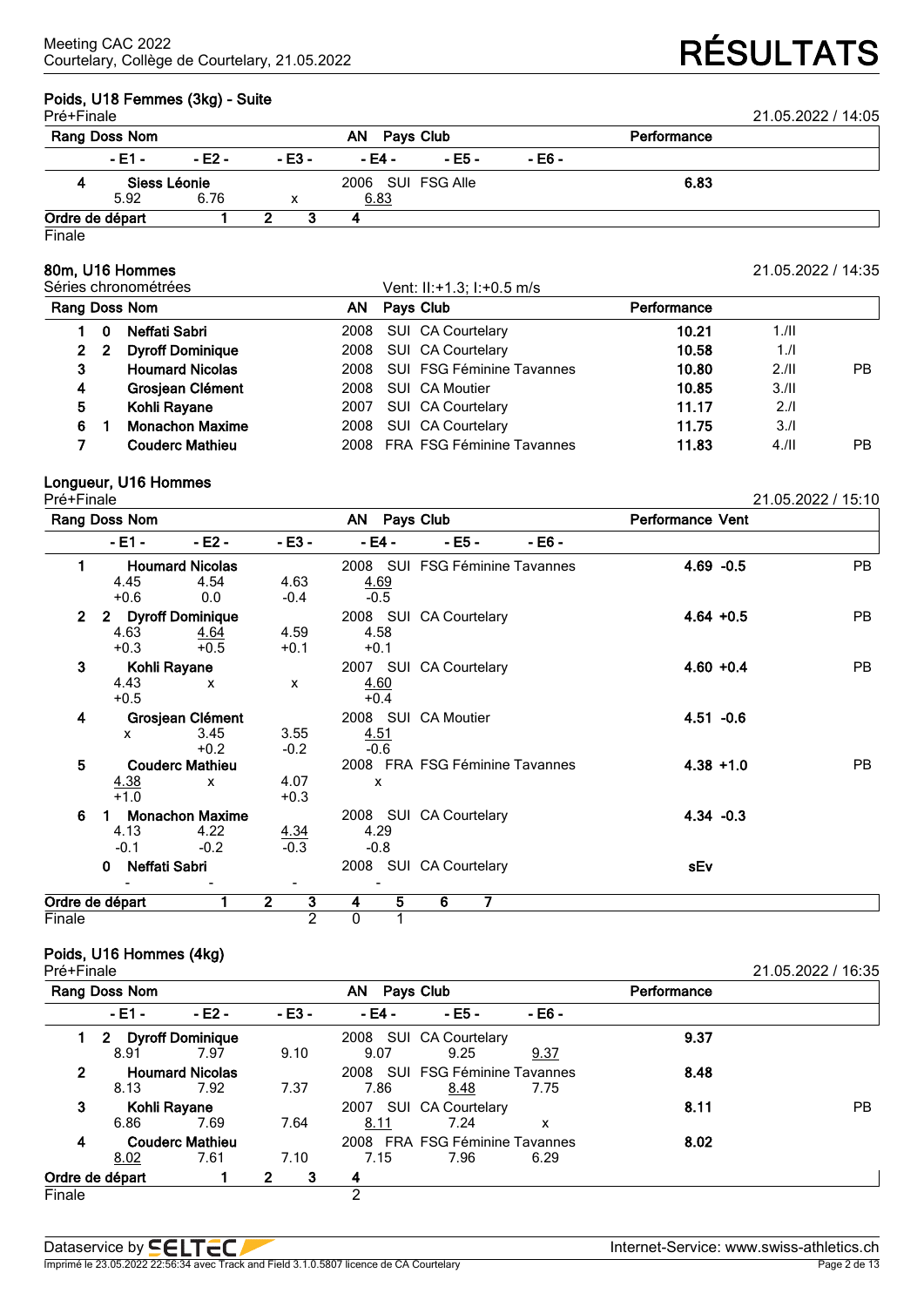| 80m, U16 Femmes<br>Séries chronométrées |                     |           |  | Vent: II:+0.8; I:+0.6 m/s        |       | 21.05.2022 / 14:40 |    |
|-----------------------------------------|---------------------|-----------|--|----------------------------------|-------|--------------------|----|
| Rang Doss Nom                           | ΑN                  | Pays Club |  | Performance                      |       |                    |    |
|                                         | Kladoumbaye Léa     | 2008      |  | SUI CA Moutier                   | 10.53 | 1.11               |    |
| 2                                       | Graber Léonie       | 2008      |  | SUI FSG Alle                     | 11.14 | 2.11               |    |
| 3                                       | Ramos Lopez Aytana  |           |  | 2008 ESP CA Courtelary           | 11.72 | 3.11               |    |
| 4                                       | Aliouane Laïla      | 2008      |  | SUI CA Moutier                   | 11.85 | 1.1                |    |
| 5                                       | Montavon Léane      | 2007      |  | <b>SUI FSG Féminine Tavannes</b> | 12.10 | 2.1                | PB |
| 6                                       | <b>Schaer Kylia</b> | 2008      |  | SUI CA Courtelary                | 12.15 | 3.1                |    |

### **80m haies, U16 Femmes (0.762m)** 21.05.2022 / 16:00

|               | Séries chronométrées  |      | Vent: $1: +0.9$ m/s |             |  |
|---------------|-----------------------|------|---------------------|-------------|--|
| Rang Doss Nom |                       |      | AN Pavs Club        | Performance |  |
|               | Kladoumbaye Léa       |      | 2008 SUI CA Moutier | 13.23       |  |
|               | <b>Wuethrich Elea</b> |      | 2007 SUI CA Moutier | 15.93       |  |
|               | Menozzi Léane         | 2007 | SUI CA Moutier      | 16.14       |  |

### **Longueur, U16 Femmes**

| ı<br>г<br>┏<br>Ξ<br>л. |  |
|------------------------|--|
|                        |  |

| Pré+Finale      |                                       |                                          |                           |                                            |                                |          |                         | 21.05.2022 / 13:50 |
|-----------------|---------------------------------------|------------------------------------------|---------------------------|--------------------------------------------|--------------------------------|----------|-------------------------|--------------------|
|                 | Rang Doss Nom                         |                                          |                           | AN Pays Club                               |                                |          | <b>Performance Vent</b> |                    |
|                 | $-E1 -$                               | $-E2 -$                                  | $- E3 -$                  | - E4 -                                     | $- E5 -$                       | $- E6 -$ |                         |                    |
| 1               | 4.05<br>$+0.5$                        | Kladoumbaye Léa<br>4.66<br>$+0.7$        | 4.50<br>$+0.2$            | 4.48<br>$+0.8$                             | 2008 SUI CA Moutier            |          | $4.66 + 0.7$            |                    |
| $\overline{2}$  | 4.07<br>$+0.2$                        | <b>Rosselet Elodie</b><br>4.22<br>$+0.5$ | 4.22<br>$-0.4$            | 4.12<br>$+0.4$                             | 2007 SUI FSG St-Imier          |          | $4.22 - 0.4$            | <b>SB</b>          |
| 3               | 4.01<br>$-0.7$                        | Graber Léonie<br>4.15<br>$-1.0$          | $\boldsymbol{\mathsf{x}}$ | 2008 SUI FSG Alle<br><u>4.22</u><br>$-0.4$ |                                |          | $4.22 - 0.4$            |                    |
| 4               | 3.40<br>$-1.3$                        | Ramos Lopez Aytana<br>4.01<br>$-0.8$     | $\frac{4.12}{-1.8}$       | X                                          | 2008 ESP CA Courtelary         |          | $4.12 - 1.8$            | $=$ PB             |
| 5               | 3.82<br>$+0.7$                        | Montavon Léane<br>4.03<br>$+1.1$         | X                         | 3.95<br>$+0.9$                             | 2007 SUI FSG Féminine Tavannes |          | $4.03 + 1.1$            | <b>PB</b>          |
| 6               | $\mathsf{x}$                          | Aliouane Laïla<br>4.00<br>$-0.5$         | 2.98<br>$-1.0$            | X                                          | 2008 SUI CA Moutier            |          | $4.00 - 0.5$            | <b>PB</b>          |
| 7               | 3.73<br>$-0.9$                        | <b>Wuethrich Elea</b><br>3.86<br>$-1.1$  | 3.60<br>$-1.5$            | 3.63<br>$-0.2$                             | 2007 SUI CA Moutier            |          | $3.86 - 1.1$            |                    |
| 8               | Daucourt Eva<br>3.85<br>$+0.3$        | $\mathsf{x}$                             | 3.55<br>$-0.1$            | 3.79<br>$-1.5$                             | 2008 SUI CA Fontenais          |          | $3.85 + 0.3$            | <b>PB</b>          |
| 9               | <b>Schaer Kylia</b><br>3.84<br>$+0.3$ | 3.73<br>$+0.3$                           | 3.64<br>$-0.5$            | 3.55<br>$-0.3$                             | 2008 SUI CA Courtelary         |          | $3.84 + 0.3$            |                    |
| Ordre de départ |                                       | 1                                        | 3<br>$\overline{2}$       | 5<br>4                                     | 6<br>$\overline{7}$            | 9<br>8   |                         |                    |

**Finale** 

# **Poids, U16 Femmes (3kg)**

| Pré+Finale    |        |                        |         |           |                       |             |      | 21.05.2022 / 14:55 |
|---------------|--------|------------------------|---------|-----------|-----------------------|-------------|------|--------------------|
| Rang Doss Nom |        |                        | AN      | Pays Club |                       | Performance |      |                    |
|               | - E1 - | $-E2 -$                | $-E3 -$ | - E4 -    | $- E5 -$              | - E6 -      |      |                    |
|               |        | <b>Rosselet Elodie</b> |         | 2007      | SUI FSG St-Imier      |             | 8.78 |                    |
|               | 7.60   | 8.38                   | 8.25    | 8.06      | 8.78                  | 8.39        |      |                    |
| 2             |        | Daucourt Eva           |         |           | 2008 SUI CA Fontenais |             | 8.17 | <b>PB</b>          |
|               | 7.76   | 8.08                   | 8.17    | 7.05      | 7.76                  | 7.96        |      |                    |
| 3             |        | Aliouane Laïla         |         |           | 2008 SUI CA Moutier   |             | 8.04 |                    |
|               | 7.53   | 7.20                   | 6.91    | 7.34      | 8.04                  | 6.90        |      |                    |

Imprimé le 23.05.2022 22:56:34 avec Track and Field 3.1.0.5807 licence de CA Courtelary

Courtelary, Collège de Courtelary, 21.05.2022 **RÉSULTATS**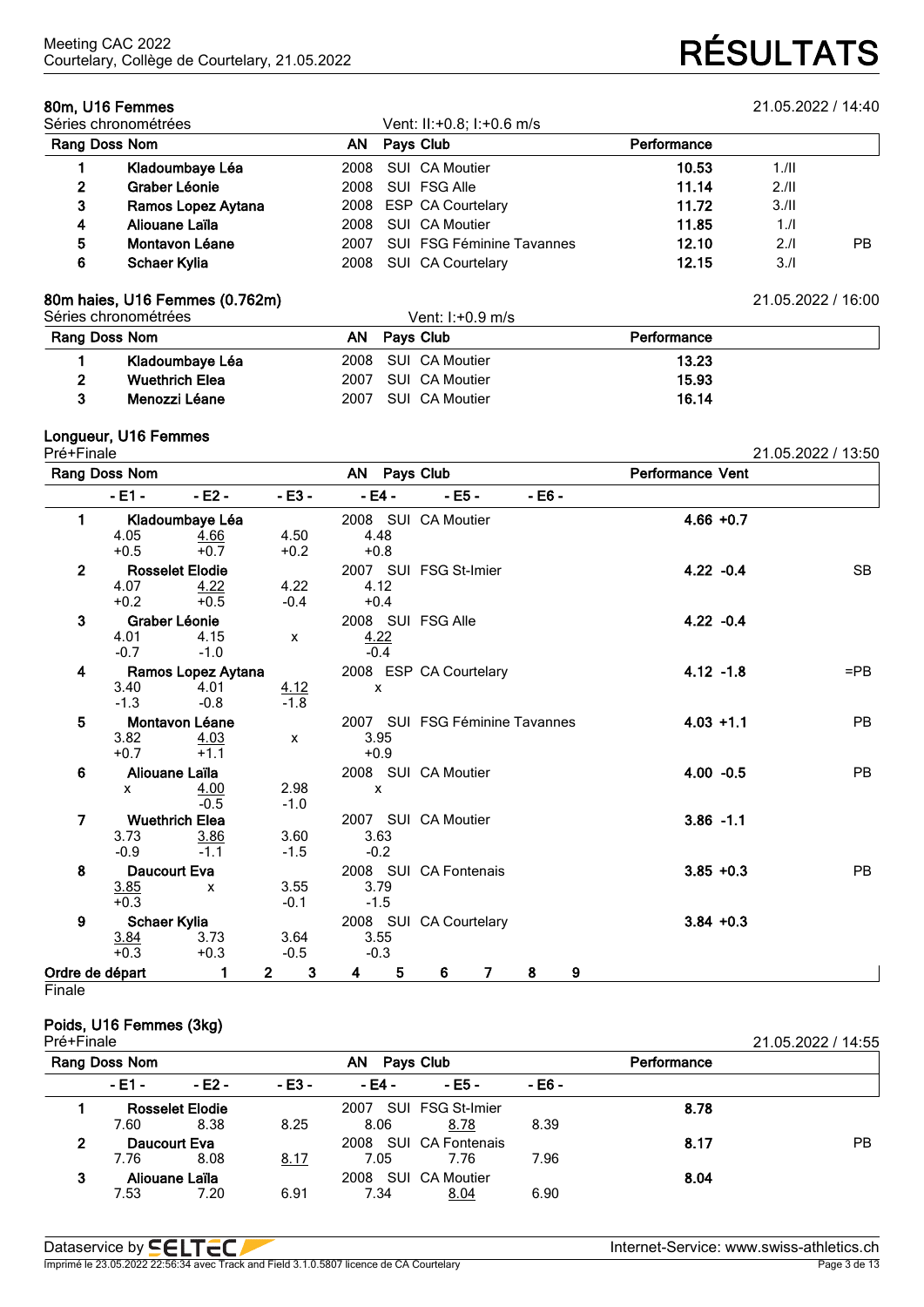# **Poids, U16 Femmes (3kg) - Suite**

| Pré+Finale      |              |                    |                   |           |                         |        |             | 21.05.2022 / 14:55 |
|-----------------|--------------|--------------------|-------------------|-----------|-------------------------|--------|-------------|--------------------|
| Rang Doss Nom   |              |                    |                   | <b>AN</b> | Pays Club               |        | Performance |                    |
|                 | - E1 -       | $-E2 -$            | $-E3 -$           | - E4 -    | $-EB -$                 | - E6 - |             |                    |
| 4               |              | Menozzi Léane      |                   | 2007      | SUI CA Moutier          |        | 7.62        | <b>SB</b>          |
|                 | 6.73         | 6.45               | 6.65              | 7.62      | 7.40                    | 7.21   |             |                    |
| 5               |              | <b>Babey Maude</b> |                   | 2008      | <b>SUI CA Fontenais</b> |        | 7.57        | PB.                |
|                 | 6.87         | 7.20               | <u>7.57</u>       | 7.33      | 7.02                    | 7.03   |             |                    |
| 6               | Schaer Kylia |                    |                   | 2008      | SUI CA Courtelary       |        | 6.80        | PB.                |
|                 | 6.38         | 6.66               | 6.80              | 6.62      | 6.37                    | 6.77   |             |                    |
|                 |              | Graber Léonie      |                   | 2008      | SUI FSG Alle            |        | 6.54        |                    |
|                 | 6.10         | 6.09               | 6.47              | 6.54      | 5.64                    | 5.62   |             |                    |
| Ordre de départ |              |                    | 3<br>$\mathbf{2}$ | 5<br>4    | 6                       |        |             |                    |

Finale

# **60m, U14 Hommes** 21.05.2022 / 14:55

Séries chronométrées

| Rang Doss Nom  |                           | AN Pays Club                   | Performance |        |           |
|----------------|---------------------------|--------------------------------|-------------|--------|-----------|
|                | <b>Girardin Maxime</b>    | 2009 SUI FSG Bassecourt        | 8.57        | 1.11   |           |
| $\overline{2}$ | Simmen Célian             | 2009 SUI CA Moutier            | 9.08        | 2.11   |           |
| 3              | Osdautaj Ilan             | 2009 SUI CA Moutier            | 9.19        | 3/II   | <b>PB</b> |
| 4              | <b>Bandelier Corentin</b> | 2009 SUI FSG Alle              | 9.46        | 1/l    | <b>PB</b> |
| 5              | <b>Augsburger Aloïs</b>   | 2009 SUI FSG St-Imier          | 9.59        | 2.1    | <b>PB</b> |
| 6              | Von Niederhausern Oscar   | 2010 SUI FSG Alle              | 10.05       | 3.1    | PB.       |
|                | <b>Montavon Damien</b>    | 2009 SUI FSG Féminine Tavannes | <b>DNS</b>  | $-/II$ |           |

# **80m haies, U14 Hommes (0.762m)** 21.05.2022 / 15:55

Séries chronométrées

| <b>Rang Doss Nom</b> |                           |  | Pavs Club           | Performance |    |
|----------------------|---------------------------|--|---------------------|-------------|----|
|                      | <b>Bandelier Corentin</b> |  | 2009 SUI FSG Alle   | 15.45       | PB |
|                      | Wüthrich Nils             |  | 2009 SUI CA Moutier | 17.70       |    |

# **Longueur (zone), U14 Hommes**

| Pré+Finale      |                      |                           |                   |      |        |                                |         |             | 21.05.2022 / 14:25 |
|-----------------|----------------------|---------------------------|-------------------|------|--------|--------------------------------|---------|-------------|--------------------|
|                 | Rang Doss Nom        |                           |                   |      |        | AN Pays Club                   |         | Performance |                    |
|                 | - E1 -               | $-E2 -$                   | $-E3 -$           |      | - E4 - | $-EB-$                         | $-EB -$ |             |                    |
|                 |                      | <b>Girardin Maxime</b>    |                   | 2009 |        | <b>SUI FSG Bassecourt</b>      |         | 5.01        | PB                 |
|                 | 4.89                 | 5.01                      | 5.01              |      |        |                                |         |             |                    |
| $\overline{2}$  | <b>Wüthrich Nils</b> |                           |                   | 2009 |        | SUI CA Moutier                 |         | 4.28        |                    |
|                 | 4.24                 | 4.05                      | 4.28              |      |        |                                |         |             |                    |
| 3               |                      | Simmen Célian             |                   |      |        | 2009 SUI CA Moutier            |         | 4.12        |                    |
|                 | 4.12                 | 4.11                      | 4.00              |      |        |                                |         |             |                    |
| 4               |                      | <b>Bandelier Corentin</b> |                   | 2009 |        | SUI FSG Alle                   |         | 3.95        |                    |
|                 | 3.73                 | 3.95                      | 3.89              |      |        |                                |         |             |                    |
| 5               | Osdautaj Ilan        |                           |                   | 2009 |        | SUI CA Moutier                 |         | 3.87        |                    |
|                 | x                    | 3.87                      | 3.68              |      |        |                                |         |             |                    |
| 6               |                      | Augsburger Aloïs          |                   |      |        | 2009 SUI FSG St-Imier          |         | 3.59        |                    |
|                 | 3.59                 | 3.44                      | X                 |      |        |                                |         |             |                    |
| 7               |                      | Von Niederhausern Oscar   |                   |      |        | 2010 SUI FSG Alle              |         | 3.53        |                    |
|                 | 3.50                 | $\mathsf{x}$              | 3.53              |      |        |                                |         |             |                    |
|                 |                      | <b>Montavon Damien</b>    |                   |      |        | 2009 SUI FSG Féminine Tavannes |         | sEv         |                    |
|                 | $\mathsf{x}$         | X                         |                   |      |        |                                |         |             |                    |
| Ordre de départ |                      |                           | $\mathbf{2}$<br>3 | 4    | 5.     | 6                              | 8       |             |                    |

**Finale**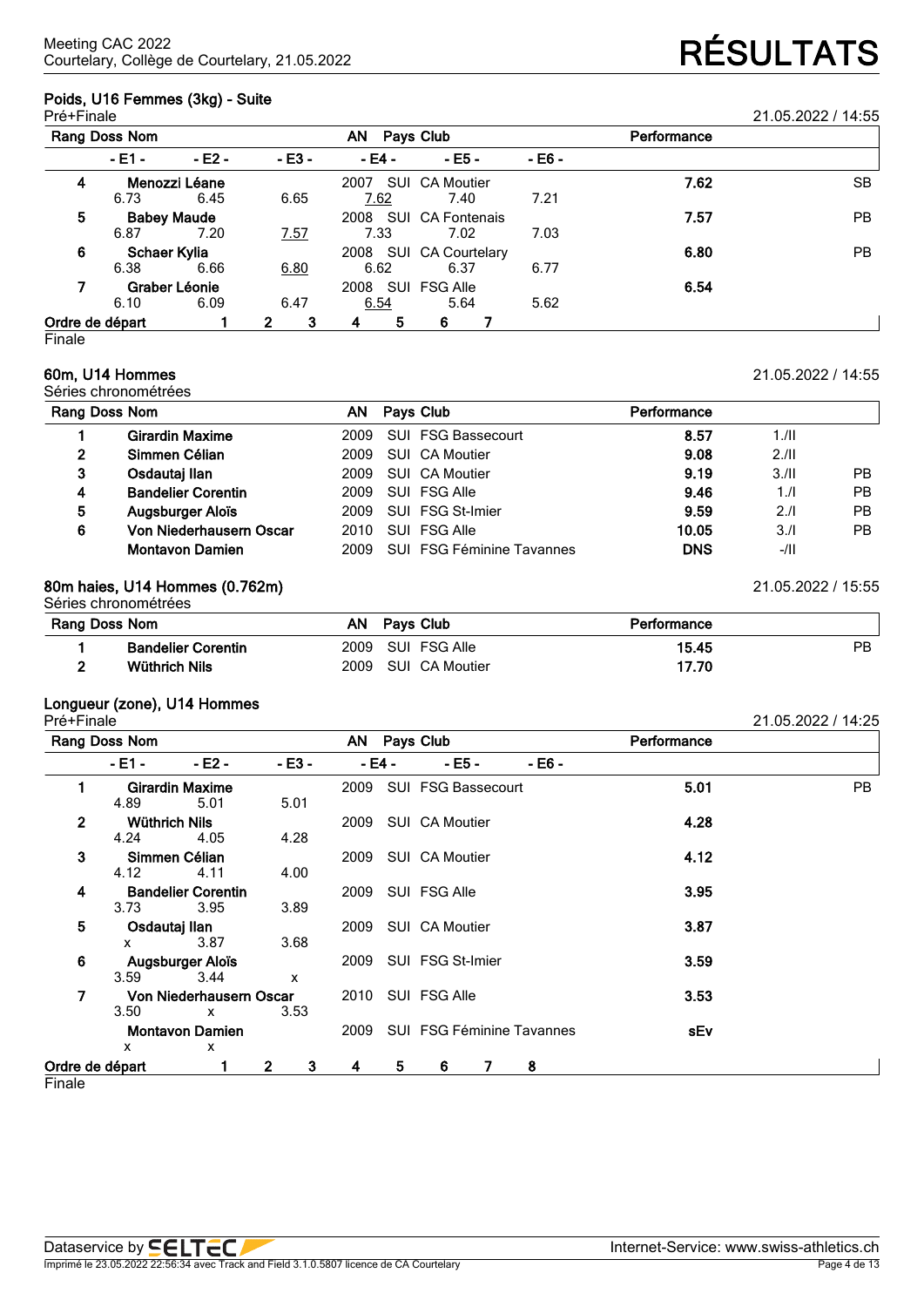# **Balle, U14 Hommes (200g)**

| Pré+Fii<br>∙ınale | 21 05 2022<br>14<br>1.03.2022 |
|-------------------|-------------------------------|
|                   |                               |

|                 | Rang Doss Nom                 |                           |              |   | AN.    |   | Pays Club          |   |        | Performance |           |
|-----------------|-------------------------------|---------------------------|--------------|---|--------|---|--------------------|---|--------|-------------|-----------|
|                 | $-E1 -$                       | $-E2 -$                   | $-E3 -$      |   | - E4 - |   | $- E5 -$           |   | - E6 - |             |           |
|                 | Simmen Célian<br>51.17        |                           |              |   | 2009   |   | SUI CA Moutier     |   |        | 51.17       | <b>PB</b> |
| $\mathbf{2}$    | 45.23                         | <b>Girardin Maxime</b>    |              |   | 2009   |   | SUI FSG Bassecourt |   |        | 45.23       |           |
| 3               | 41.55                         | <b>Bandelier Corentin</b> |              |   | 2009   |   | SUI FSG Alle       |   |        | 41.55       | <b>PB</b> |
| 4               | Osdautaj Ilan<br>39.20        |                           |              |   | 2009   |   | SUI CA Moutier     |   |        | 39.20       | <b>PB</b> |
| 5               | <b>Wüthrich Nils</b><br>32.97 |                           |              |   | 2009   |   | SUI CA Moutier     |   |        | 32.97       |           |
| 6               | 28.71                         | Von Niederhausern Oscar   |              |   | 2010   |   | SUI FSG Alle       |   |        | 28.71       | <b>PB</b> |
| 7               | 24.46                         | Augsburger Aloïs          |              |   | 2009   |   | SUI FSG St-Imier   |   |        | 24.46       | <b>PB</b> |
| Ordre de départ |                               |                           | $\mathbf{2}$ | 3 | 4      | 5 | 6                  | 7 |        |             |           |
| Finale          |                               |                           |              |   |        |   |                    |   |        |             |           |

Séries chronométrées

| Rang Doss Nom |                                | AN   | Pays Club                        | Performance |                  |           |
|---------------|--------------------------------|------|----------------------------------|-------------|------------------|-----------|
| 1             | Zuber Léna                     | 2009 | SUI FSG Alle                     | 8.95        | 1/NI             |           |
| $\mathbf{2}$  | Kouyoumdjian Timea             | 2009 | SUI CA Moutier                   | 9.04        | 1. N             | SB.       |
| 3             | <b>Zbinden Elise</b>           | 2009 | SUI CA Courtelary                | 9.16        | 2.N              | <b>PB</b> |
| 4             | <b>Buchs Lisa</b>              | 2009 | SUI CA Fontenais                 | 9.25        | 2.NI             |           |
| 5             | <b>Blanchard Mollier Ylena</b> | 2010 | FRA CA Courtelary                | 9.27        | 3/N              | <b>PB</b> |
| 6             | <b>Pulfer Izel</b>             | 2009 | SUI CA Courtelary                | 9.29        | 1.1              |           |
| 7             | <b>Filipponi Gianna</b>        | 2009 | SUI CA Moutier                   | 9.38        | 4. N             | $=$ PB    |
| 8             | <b>Voillat Maëlle</b>          | 2009 | SUI CA Fontenais                 | 9.42        | 3/NI             |           |
| 9             | Josi Elisa                     | 2010 | LV Kandertal                     | 9.48        | 1.1V             | <b>PB</b> |
| 10            | <b>Gafner Gwen Giulia</b>      | 2010 | LV Kandertal                     | 9.71        | $1.1$ III        | <b>SB</b> |
| 11            | Lengweiler Emely               | 2009 | <b>SUI LV Kandertal</b>          | 9.75        | 2.1V             | <b>PB</b> |
| 12            | Choffat Maëlle                 | 2009 | SUI FSG Alle                     | 9.77        | 2.111            | <b>PB</b> |
| 13            | Reber Kayla                    | 2010 | <b>SUI FSG Féminine Tavannes</b> | 9.84        | 3.1V             |           |
| 14            | <b>Cattin Romane</b>           | 2009 | SUI FSG Alle                     | 9.92        | 4.1 <sub>N</sub> |           |
| 15            | Romeo Nelia                    | 2010 | SUI Fémina Vicques               | 9.96        | 3.111            | <b>PB</b> |
| 16            | Mercier Méline                 | 2010 | SUI CA des Franches-Montagnes    | 10.16       | 1.11             | <b>PB</b> |
| 17            | Mercier Maloé                  | 2010 | SUI CA des Franches-Montagnes    | 10.19       | 2.11             | <b>PB</b> |
| 18            | Sollberger Lana                | 2009 | SUI CA Courtelary                | 10.45       | 2.11             |           |
| 19            | Imhof Amanda                   | 2010 | SUI CA Moutier                   | 10.47       | 3.11             |           |
| 20            | <b>Aliouane Soha</b>           | 2010 | SUI CA Moutier                   | 10.90       | $4.$ /II         | <b>PB</b> |
|               | <b>Blaser Hanaé</b>            | 2009 | SUI FSG Alle                     | <b>DNS</b>  | $-I$             |           |
|               | <b>Pietronigro Charlotte</b>   | 2010 | SUI FSG Alle                     | <b>DNS</b>  | $-/$ III         |           |
|               | <b>Roy Pauline</b>             | 2009 | <b>SUI FSG Courroux</b>          | <b>DNS</b>  | -/VI             |           |
|               |                                |      |                                  |             |                  |           |

# **60m haies, U14 Femmes (0.762m)** 21.05.2022 / 16:10

|   | Séries chronométrées  |      |                         |             |      |           |
|---|-----------------------|------|-------------------------|-------------|------|-----------|
|   | Rang Doss Nom         | ΑN   | <b>Pays Club</b>        | Performance |      |           |
|   | <b>Bounameaux Eva</b> | 2010 | SUI Delémont Athlétisme | 11.24       | 1.11 |           |
|   | <b>Voillat Maëlle</b> | 2009 | SUI CA Fontenais        | 11.28       | 2.11 | PB        |
| 3 | <b>Cattin Romane</b>  | 2009 | SUI FSG Alle            | 12.77       | 3/II | <b>SB</b> |
| 4 | <b>Choffat Maëlle</b> | 2009 | SUI FSG Alle            | 12.87       | 1/l  |           |
| 5 | Dias Aline            | 2009 | SUI FSG St-Imier        | 13.28       | 2.1  | <b>PB</b> |
| 6 | Gafner Gwen Giulia    | 2010 | LV Kandertal            | 13.30       | 3.1  |           |

# Courtelary, Collège de Courtelary, 21.05.2022 **RÉSULTATS**

**60m, U14 Femmes** 21.05.2022 / 15:10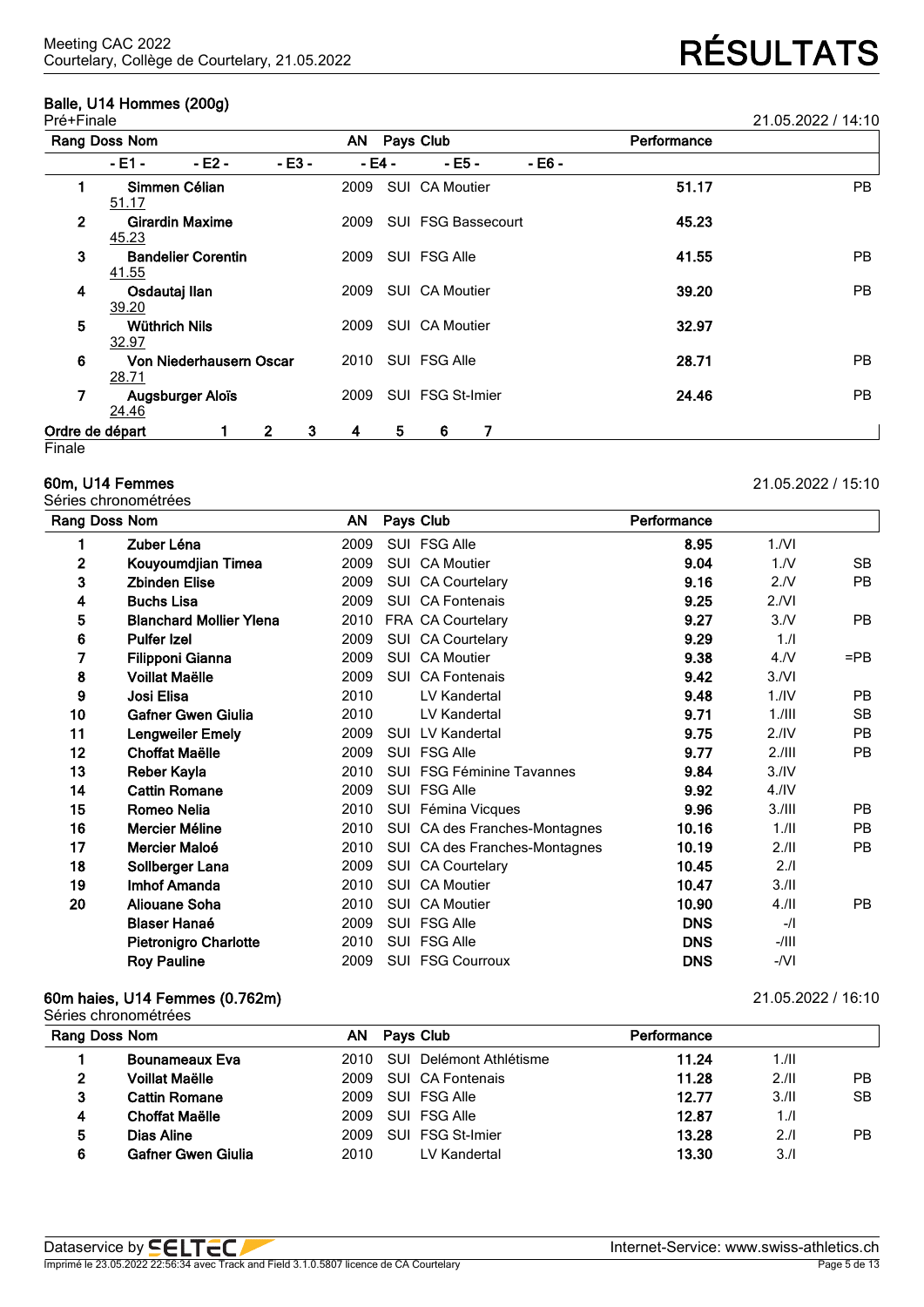# **Longueur (zone), U14 Femmes**

| Pré+Finale   |                                        |          |                      |                                                                |                      |                               |                                                    |    |             |      |    |    | 21.05.2022 / 16:15 |
|--------------|----------------------------------------|----------|----------------------|----------------------------------------------------------------|----------------------|-------------------------------|----------------------------------------------------|----|-------------|------|----|----|--------------------|
|              | Rang Doss Nom                          |          |                      | AN                                                             |                      | Pays Club                     |                                                    |    | Performance |      |    |    |                    |
|              | - E1 -                                 | $- E2 -$ | $-E3-$               |                                                                | $-E4-$               | $- E5 -$                      | $-EB -$                                            |    |             |      |    |    |                    |
| 1.           | <b>Roy Pauline</b><br>4.19             | 4.03     | 4.19                 |                                                                |                      | 2009 SUI FSG Courroux         |                                                    |    |             | 4.19 |    |    |                    |
| $\mathbf{2}$ | <b>Zbinden Elise</b><br>3.68           | 4.13     | 3.90                 | 2009                                                           |                      | SUI CA Courtelary             |                                                    |    |             | 4.13 |    |    | PB                 |
| 3            | <b>Voillat Maëlle</b><br>3.78          | 3.99     | 4.10                 | 2009                                                           |                      | SUI CA Fontenais              |                                                    |    |             | 4.10 |    |    | <b>PB</b>          |
| 4            | Kouyoumdjian Timea<br>4.04             | 4.05     | 3.90                 | 2009                                                           |                      | SUI CA Moutier                |                                                    |    |             | 4.05 |    |    | <b>SB</b>          |
| 5            | Zuber Léna<br>3.70                     | 3.93     | 4.01                 | 2009                                                           |                      | SUI FSG Alle                  |                                                    |    |             | 4.01 |    |    |                    |
| 6            | <b>Buchs Lisa</b><br>3.82              | 3.75     | 3.99                 | 2009                                                           |                      | SUI CA Fontenais              |                                                    |    |             | 3.99 |    |    |                    |
| 7            | <b>Bounameaux Eva</b><br>3.95          | 3.98     | 3.96                 | 2010                                                           |                      | SUI Delémont Athlétisme       |                                                    |    |             | 3.98 |    |    |                    |
| 8            | Josi Elisa<br>3.84                     | 3.88     | X                    | 2010                                                           |                      | LV Kandertal                  |                                                    |    |             | 3.88 |    |    | PB                 |
| 9            | <b>Lengweiler Emely</b><br>3.78        | x        | 3.82                 | 2009                                                           |                      | SUI LV Kandertal              |                                                    |    |             | 3.82 |    |    |                    |
| 10           | <b>Cattin Romane</b><br>3.58           | 3.55     | 3.68                 | 2009                                                           |                      | SUI FSG Alle                  |                                                    |    |             | 3.68 |    |    |                    |
| 11           | Filipponi Gianna<br>3.60               | 3.63     | 3.47                 | 2009                                                           |                      | SUI CA Moutier                |                                                    |    |             | 3.63 |    |    | $=$ SB             |
| 12           | Mercier Maloé<br>3.53                  | 3.33     | 3.29                 | 2010                                                           |                      | SUI CA des Franches-Montagnes |                                                    |    |             | 3.53 |    |    | <b>PB</b>          |
| 13           | <b>Choffat Maëlle</b><br>3.39          | 3.52     | 3.52                 | 2009                                                           |                      | SUI FSG Alle                  |                                                    |    |             | 3.52 |    |    |                    |
| 14           | <b>Blanchard Mollier Ylena</b><br>3.16 | 3.39     | 3.49                 |                                                                |                      | 2010 FRA CA Courtelary        |                                                    |    |             | 3.49 |    |    |                    |
| 15           | <b>Dias Aline</b><br>3.44              | 3.40     | 3.35                 | 2009                                                           |                      | SUI FSG St-Imier              |                                                    |    |             | 3.44 |    |    | PB                 |
| 16           | Romeo Nelia<br>3.39                    | x        | X                    |                                                                |                      | 2010 SUI Fémina Vicques       |                                                    |    |             | 3.39 |    |    |                    |
| 17           | Sollberger Lana<br>3.15                | 3.30     | 3.27                 |                                                                | 2009                 | SUI CA Courtelary             |                                                    |    |             | 3.30 |    |    |                    |
| 18           | Imhof Amanda<br>3.20                   | 3.17     | 3.23                 |                                                                |                      | 2010 SUI CA Moutier           |                                                    |    |             | 3.23 |    |    |                    |
| 19           | <b>Pulfer Izel</b><br>x                | 2.93     | 3.19                 |                                                                |                      | 2009 SUI CA Courtelary        |                                                    |    |             | 3.19 |    |    |                    |
| 20           | <b>Aliouane Soha</b><br>3.05           | 3.04     | 3.09                 | 2010                                                           |                      | SUI CA Moutier                |                                                    |    |             | 3.09 |    |    | PB                 |
| 21           | Mercier Méline<br>2.39                 | 2.77     | 2.71                 | 2010                                                           |                      | SUI CA des Franches-Montagnes |                                                    |    |             | 2.77 |    |    |                    |
|              | <b>Blaser Hanaé</b>                    |          | -                    | 2009                                                           |                      | SUI FSG Alle                  |                                                    |    |             | sEv  |    |    |                    |
|              | Ordre de départ                        | 1<br>16  | $\overline{2}$<br>17 | $\overline{\mathbf{3}}$<br>$\overline{\mathbf{4}}$<br>18<br>19 | $5\phantom{.}$<br>20 | 6<br>$\mathbf{7}$<br>22<br>21 | $\overline{\mathbf{8}}$<br>$\overline{\mathbf{9}}$ | 10 | 11          | 12   | 13 | 14 | 15                 |

**Finale** 

# **Balle, U14 Femmes (200g)**

| Pré+Finale |                     | .                     |         |        |                         |        |             | 21.05.2022 / 15:30 |
|------------|---------------------|-----------------------|---------|--------|-------------------------|--------|-------------|--------------------|
|            | Rang Doss Nom       |                       |         | AN     | Pavs Club               |        | Performance |                    |
|            | - E1 -              | $-E2 -$               | $-E3 -$ | - E4 - | - E5 -                  | - E6 - |             |                    |
|            | Zuber Léna<br>35.91 |                       |         | 2009   | SUI FSG Alle            |        | 35.91       |                    |
| 2          | 34.20               | Kouyoumdjian Timea    |         | 2009   | SUI CA Moutier          |        | 34.20       |                    |
| 3          | <u>32.31</u>        | <b>Bounameaux Eva</b> |         | 2010   | SUI Delémont Athlétisme |        | 32.31       | РB                 |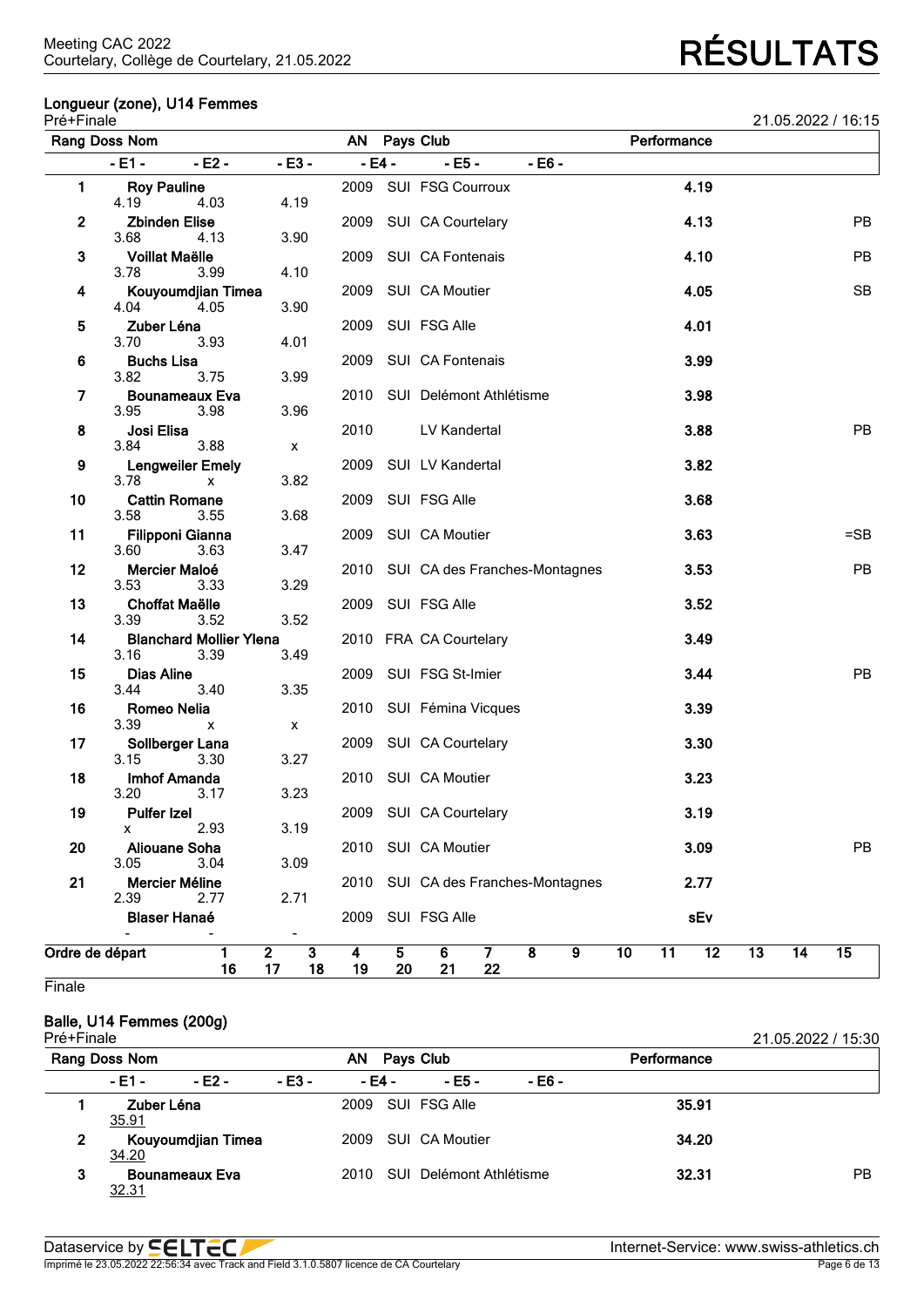# **Balle, U14 Femmes (200g) - Suite**

| Pré+Finale      |                                  |                                |                               |         |           |         |                                    |          |   |    |             |       |    |    | 21.05.2022 / 15:30 |
|-----------------|----------------------------------|--------------------------------|-------------------------------|---------|-----------|---------|------------------------------------|----------|---|----|-------------|-------|----|----|--------------------|
|                 | Rang Doss Nom                    |                                |                               |         | <b>AN</b> |         | Pays Club                          |          |   |    | Performance |       |    |    |                    |
|                 | $-E1 -$                          | $- E2 -$                       |                               | $-E3-$  |           | $-E4 -$ | $- E5 -$                           | $- E6 -$ |   |    |             |       |    |    |                    |
| 4               | 30.53                            | <b>Lengweiler Emely</b>        |                               |         | 2009      |         | SUI LV Kandertal                   |          |   |    |             | 30.53 |    |    | PB                 |
| 5               | <b>Zbinden Elise</b><br>28.84    |                                |                               |         | 2009      |         | SUI CA Courtelary                  |          |   |    |             | 28.84 |    |    | PB                 |
| 6               | <b>Dias Aline</b><br>26.63       |                                |                               |         | 2009      |         | SUI FSG St-Imier                   |          |   |    |             | 26.63 |    |    | <b>SB</b>          |
| 7               | Josi Elisa<br>25.83              |                                |                               |         | 2010      |         | LV Kandertal                       |          |   |    |             | 25.83 |    |    | PB                 |
| 8               | <b>Filipponi Gianna</b><br>24.68 |                                |                               |         | 2009      |         | SUI CA Moutier                     |          |   |    |             | 24.68 |    |    |                    |
| 9               | <b>Choffat Maëlle</b><br>24.55   |                                |                               |         | 2009      |         | SUI FSG Alle                       |          |   |    |             | 24.55 |    |    | PB                 |
| 10              | 23.40                            | <b>Blanchard Mollier Ylena</b> |                               |         |           |         | 2010 FRA CA Courtelary             |          |   |    |             | 23.40 |    |    |                    |
| 11              | <b>Buchs Lisa</b><br>23.20       |                                |                               |         | 2009      |         | SUI CA Fontenais                   |          |   |    |             | 23.20 |    |    | <b>SB</b>          |
| 12              | <b>Cattin Romane</b><br>21.26    |                                |                               |         | 2009      |         | SUI FSG Alle                       |          |   |    |             | 21.26 |    |    |                    |
| 13              | Mercier Méline<br>20.38          |                                |                               |         |           |         | 2010 SUI CA des Franches-Montagnes |          |   |    |             | 20.38 |    |    | <b>PB</b>          |
| 14              | <b>Burgy Juliette</b><br>19.26   |                                |                               |         | 2012      |         | SUI Delémont Athlétisme            |          |   |    |             | 19.26 |    |    | PB                 |
| 15              | Mercier Maloé<br>19.10           |                                |                               |         | 2010      |         | SUI CA des Franches-Montagnes      |          |   |    |             | 19.10 |    |    | <b>PB</b>          |
| 16              | <b>Imhof Amanda</b><br>12.84     |                                |                               |         | 2010      |         | SUI CA Moutier                     |          |   |    |             | 12.84 |    |    |                    |
| 17              | <b>Aliouane Soha</b><br>12.79    |                                |                               |         | 2010      |         | SUI CA Moutier                     |          |   |    |             | 12.79 |    |    |                    |
|                 | <b>Blaser Hanaé</b>              |                                |                               |         | 2009      |         | SUI FSG Alle                       |          |   |    |             | sEv   |    |    |                    |
|                 |                                  | <b>Pietronigro Charlotte</b>   |                               |         | 2010      |         | SUI FSG Alle                       |          |   |    |             | sEv   |    |    |                    |
| Ordre de départ |                                  | 1<br>16                        | $\overline{\mathbf{2}}$<br>17 | 3<br>18 | 4<br>19   | 5       | 6<br>$\overline{7}$                | 8        | 9 | 10 | 11          | 12    | 13 | 14 | 15                 |
| Finale          |                                  |                                |                               |         |           |         |                                    |          |   |    |             |       |    |    |                    |

# **60m, U12 Hommes** 21.05.2022 / 15:00

Séries chronométrées

| Rang Doss Nom |                         | AN   |      | Pays Club                        | Performance |                  |           |
|---------------|-------------------------|------|------|----------------------------------|-------------|------------------|-----------|
|               | Borruat Aurélien        | 2012 |      | SUI FSG Bassecourt               | 8.79        | 1.1 <sup>N</sup> |           |
| $\mathbf{2}$  | <b>Chavanne Lilio</b>   | 2011 |      | SUI FSG Alle                     | 9.04        | 2.1V             | $=$ PB    |
| 3             | Herren Aurélien         | 2011 |      | SUI CA des Franches-Montagnes    | 9.24        | 3.1V             | PB        |
| 4             | Chavanne Mélyan         | 2012 |      | SUI FSG Alle                     | 9.38        | $1.1$ III        | <b>PB</b> |
| 5             | <b>Ten Berge Floris</b> | 2011 |      | NED Delémont Athlétisme          | 9.56        | 2.111            |           |
| 6             | <b>Baumann Ben</b>      | 2011 |      | <b>SUI</b> Biel/Bienne Athletics | 9.59        | 4.1 <sup>N</sup> |           |
| 7             | <b>Deuscher Luca</b>    | 2011 |      | SUI FSG Alle                     | 9.91        | 3.111            | PB.       |
| 8             | De Matteis Alessio      | 2011 |      | SUI CA Courtelary                | 10.01       | 1.11             | PB.       |
| 9             | <b>Junod Yohan</b>      | 2012 |      | SUI CA Courtelary                | 10.27       | 2.11             | <b>PB</b> |
| 10            | Ramos Lopez Adryan      | 2012 |      | <b>ESP CA Courtelary</b>         | 10.34       | $4.1$ III        |           |
| 11            | Filipponi Ivo           | 2011 |      | SUI CA Moutier                   | 10.38       | 3.11             | PB.       |
| 12            | Loffroy Noah            | 2012 |      | SUI CA Courtelary                | 10.92       | 4.11             | PB        |
| 13            | <b>Boudaud Eloann</b>   | 2011 |      | <b>FRA CA Courtelary</b>         | 11.13       | 1.1              | PB        |
| 14            | Klaey Timothé           | 2012 | SUI. | Delémont Athlétisme              | 11.44       | 2.1              |           |
| 15            | <b>Rufener Gian</b>     | 2012 |      | SUI CA Courtelary                | 11.49       | 3.1              |           |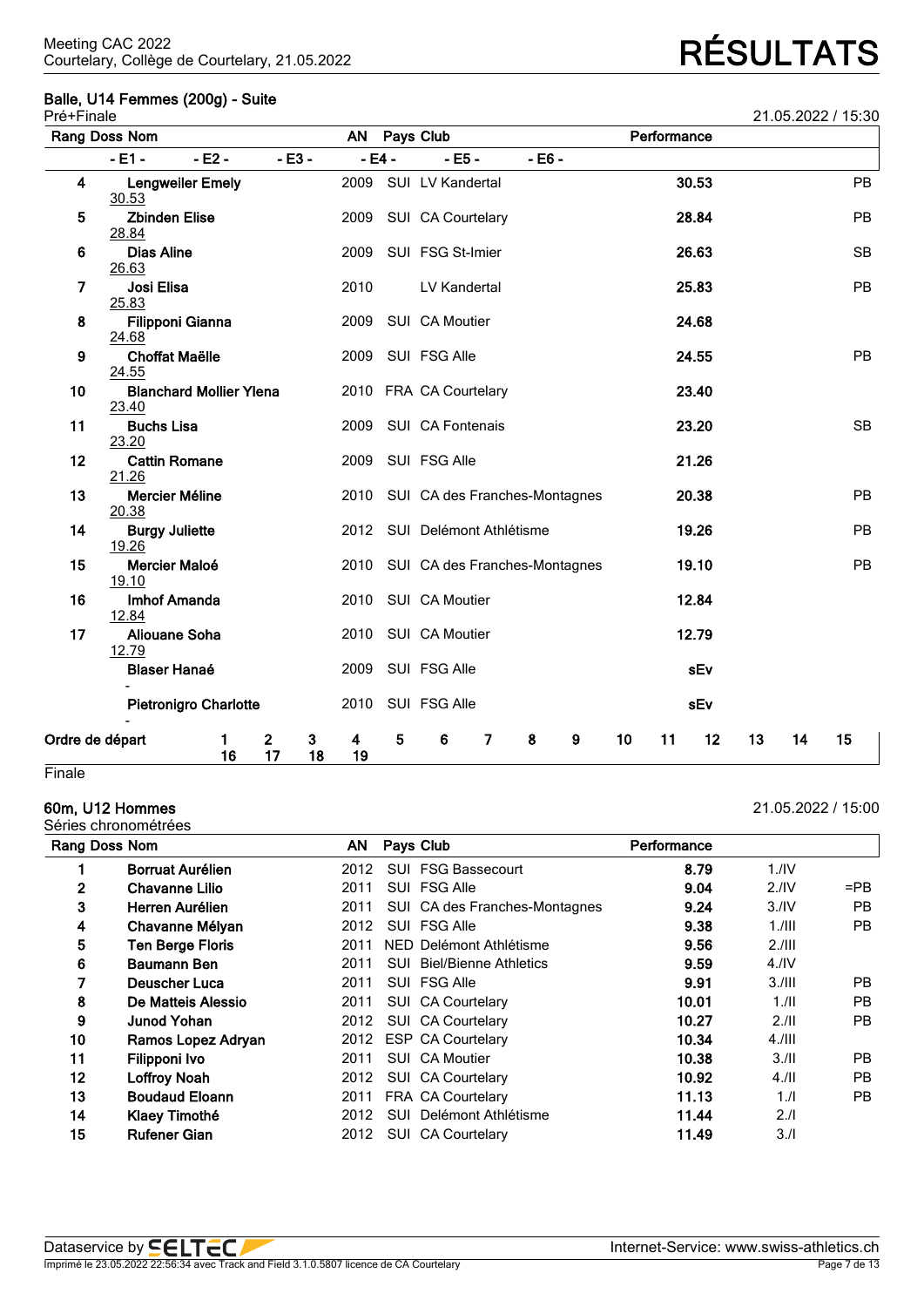### **60m haies, U12 Hommes (0.762m)** 21.05.2022 / 16:15 Séries chronométrées

Courtelary, Collège de Courtelary, 21.05.2022 **RÉSULTATS**

| Rang Doss Nom           |  | Performance                                                                                             |  |
|-------------------------|--|---------------------------------------------------------------------------------------------------------|--|
| Baumann Ben             |  | 12.92                                                                                                   |  |
| Dias Léandro            |  | 14.45                                                                                                   |  |
| <b>Ten Berge Floris</b> |  | <b>DNS</b>                                                                                              |  |
|                         |  | AN Pays Club<br>2011 SUI Biel/Bienne Athletics<br>2011 SUI FSG St-Imier<br>2011 NED Delémont Athlétisme |  |

### **Longueur (zone), U12 Hommes**

| Pré+Finale      |                               |                                                     |                                           |           |                |                               |                         |                |                 |                 |                 |                 |                 | 21.05.2022 / 15:45 |
|-----------------|-------------------------------|-----------------------------------------------------|-------------------------------------------|-----------|----------------|-------------------------------|-------------------------|----------------|-----------------|-----------------|-----------------|-----------------|-----------------|--------------------|
|                 | Rang Doss Nom                 |                                                     |                                           | <b>AN</b> |                | Pays Club                     |                         |                |                 | Performance     |                 |                 |                 |                    |
|                 | $-E1 -$                       | $-E2 -$                                             | $- E3 -$                                  |           | $-E4 -$        | $- E5 -$                      | $- E6 -$                |                |                 |                 |                 |                 |                 |                    |
| 1               | 4.09                          | <b>Borruat Aurélien</b><br>4.24                     | 4.31                                      |           |                | 2012 SUI FSG Bassecourt       |                         |                |                 |                 | 4.31            |                 |                 |                    |
| $\mathbf{2}$    | <b>Chavanne Lilio</b><br>4.06 | 4.08                                                | 4.10                                      | 2011      |                | SUI FSG Alle                  |                         |                |                 |                 | 4.10            |                 |                 | <b>SB</b>          |
| 3               | 3.67                          | Herren Aurélien<br>3.85                             | 3.72                                      | 2011      |                | SUI CA des Franches-Montagnes |                         |                |                 |                 | 3.85            |                 |                 | <b>SB</b>          |
| 4               | <b>Baumann Ben</b><br>3.47    | 3.20                                                | 3.81                                      | 2011      |                | SUI Biel/Bienne Athletics     |                         |                |                 |                 | 3.81            |                 |                 |                    |
| 5               | 3.71                          | Chavanne Mélyan<br>3.39                             | 3.40                                      | 2012      |                | SUI FSG Alle                  |                         |                |                 |                 | 3.71            |                 |                 | <b>PB</b>          |
| 6               | 3.44                          | De Matteis Alessio<br>3.51                          | 3.51                                      | 2011      |                | SUI CA Courtelary             |                         |                |                 |                 | 3.51            |                 |                 |                    |
| 7               | <b>Deuscher Luca</b><br>3.22  | 3.26                                                | 2.90                                      | 2011      |                | SUI FSG Alle                  |                         |                |                 |                 | 3.26            |                 |                 | <b>SB</b>          |
| 8               | Dias Léandro<br>3.13          | 3.23                                                | 3.10                                      | 2011      |                | SUI FSG St-Imier              |                         |                |                 |                 | 3.23            |                 |                 | <b>PB</b>          |
| 9               | Filipponi Ivo<br>3.04         | 3.19                                                | 3.10                                      | 2011      |                | SUI CA Moutier                |                         |                |                 |                 | 3.19            |                 |                 |                    |
| 10              | <b>Junod Yohan</b><br>2.82    | 3.02                                                | 2.80                                      |           |                | 2012 SUI CA Courtelary        |                         |                |                 |                 | 3.02            |                 |                 |                    |
| 11              | 2.91                          | <b>Boudaud Eloann</b><br>2.82                       | 2.64                                      |           |                | 2011 FRA CA Courtelary        |                         |                |                 |                 | 2.91            |                 |                 | <b>PB</b>          |
| 12              | 2.42                          | Ramos Lopez Adryan<br>2.63                          | 2.78                                      |           |                | 2012 ESP CA Courtelary        |                         |                |                 |                 | 2.78            |                 |                 |                    |
| 13              | <b>Rufener Gian</b><br>2.47   | 2.34                                                | 2.63                                      |           |                | 2012 SUI CA Courtelary        |                         |                |                 |                 | 2.63            |                 |                 |                    |
| 14              | <b>Loffroy Noah</b><br>2.51   | 2.62                                                | $\pmb{\chi}$                              |           |                | 2012 SUI CA Courtelary        |                         |                |                 |                 | 2.62            |                 |                 | <b>SB</b>          |
| 15              | 2.52                          | <b>Ten Berge Floris</b><br>$\overline{\phantom{0}}$ | $\overline{\phantom{a}}$                  |           |                | 2011 NED Delémont Athlétisme  |                         |                |                 |                 | 2.52            |                 |                 |                    |
| 16              | Klaey Timothé<br>2.20         | 2.39                                                | 2.05                                      |           |                | 2012 SUI Delémont Athlétisme  |                         |                |                 |                 | 2.39            |                 |                 |                    |
| Ordre de départ |                               | 1<br>16                                             | $\overline{2}$<br>$\overline{\mathbf{3}}$ | 4         | $\overline{5}$ | 6                             | $\overline{\mathbf{8}}$ | $\overline{9}$ | $\overline{10}$ | $\overline{11}$ | $\overline{12}$ | $\overline{13}$ | $\overline{14}$ | $\overline{15}$    |

**Finale** 

# **Poids, U12 Hommes (2.5kg)**

| Pré+Finale     |               |                         |                 |      |        |                         |                               |             | 21.05.2022 / 15:20 |
|----------------|---------------|-------------------------|-----------------|------|--------|-------------------------|-------------------------------|-------------|--------------------|
|                | Rang Doss Nom |                         | AN<br>Pays Club |      |        |                         |                               | Performance |                    |
|                | - E1 -        | $-E2 -$                 | - E3 -          |      | - E4 - | - E5 -                  | - E6 -                        |             |                    |
|                |               | <b>Chavanne Lilio</b>   |                 | 2011 |        | SUI FSG Alle            |                               | 7.32        | PB.                |
|                | 6.99          | 7.32                    | 5.32            |      |        |                         |                               |             |                    |
| $\overline{2}$ | Dias Léandro  |                         |                 | 2011 |        | SUI FSG St-Imier        |                               | 6.76        |                    |
|                | 6.15          | 6.26                    | 6.76            |      |        |                         |                               |             |                    |
| 3              |               | Herren Aurélien         |                 | 2011 |        |                         | SUI CA des Franches-Montagnes | 6.46        | PB.                |
|                | x             | 5.93                    | 6.46            |      |        |                         |                               |             |                    |
| 4              |               | De Matteis Alessio      |                 | 2011 |        | SUI CA Courtelary       |                               | 5.97        | <b>PB</b>          |
|                | 5.84          | 5.96                    | 5.97            |      |        |                         |                               |             |                    |
| 5              |               | <b>Ten Berge Floris</b> |                 | 2011 |        | NED Delémont Athlétisme |                               | 5.78        | PB.                |
|                | 5.78          | 5.53                    | 5.44            |      |        |                         |                               |             |                    |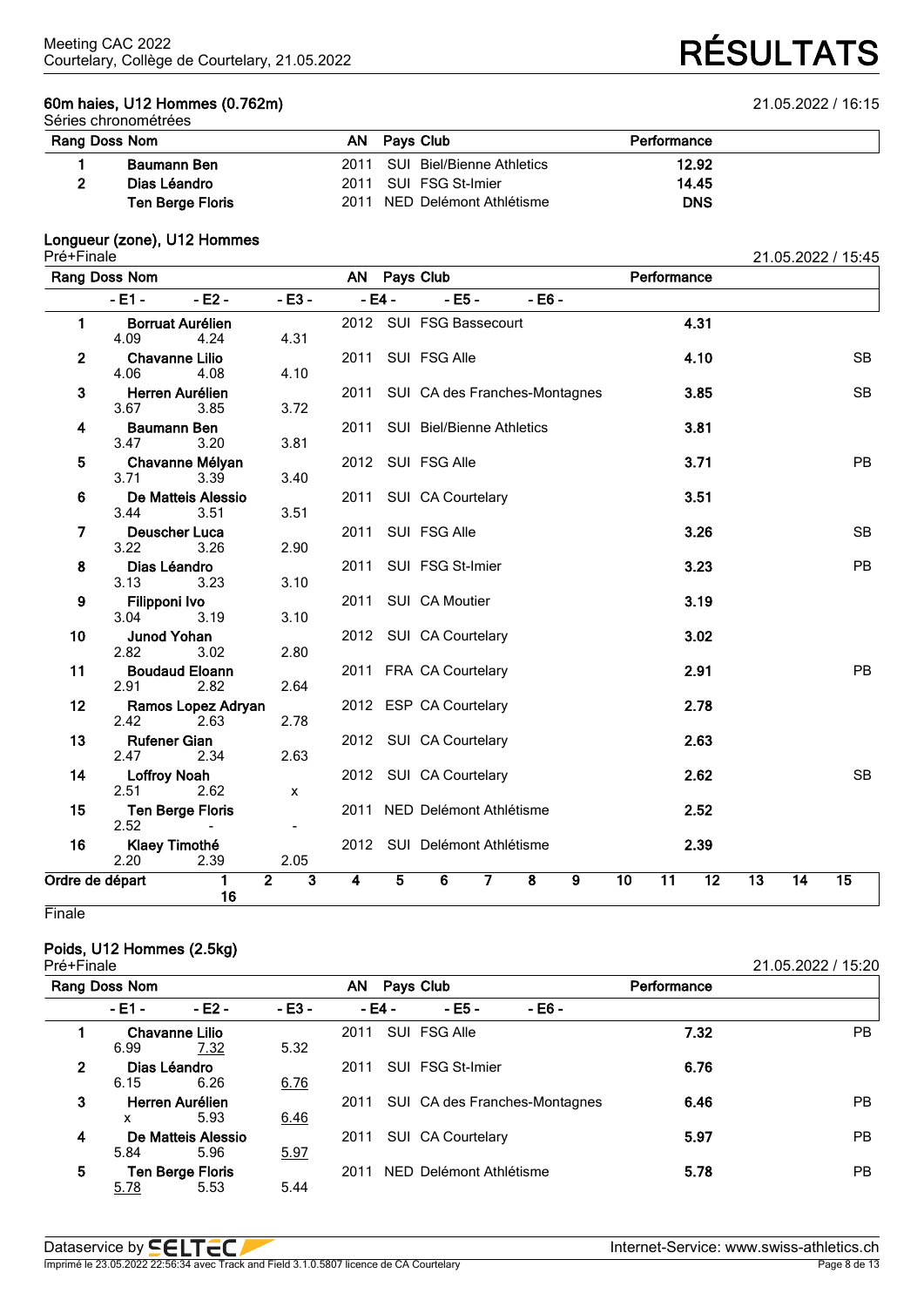# **Poids, U12 Hommes (2.5kg) - Suite**

| <b>RÉSULTATS</b> |  |
|------------------|--|
|                  |  |

| Pré+Finale      |                     |                         |                  |      |        |                              |                |          |   |    |             |      |    |    | 21.05.2022 / 15:20 |
|-----------------|---------------------|-------------------------|------------------|------|--------|------------------------------|----------------|----------|---|----|-------------|------|----|----|--------------------|
|                 | Rang Doss Nom       |                         |                  |      |        | AN Pays Club                 |                |          |   |    | Performance |      |    |    |                    |
|                 | - E1 -              | $-E2 -$                 | $- E3 -$         |      | - E4 - | $- E5 -$                     |                | $- E6 -$ |   |    |             |      |    |    |                    |
| 6               |                     | Chavanne Mélyan         |                  |      |        | 2012 SUI FSG Alle            |                |          |   |    |             | 5.50 |    |    | SB                 |
|                 | 4.97                | 5.10                    | 5.50             |      |        |                              |                |          |   |    |             |      |    |    |                    |
| 7               | <b>Gerber Frank</b> |                         |                  |      |        | 2013 SUI Delémont Athlétisme |                |          |   |    |             | 5.47 |    |    | <b>PB</b>          |
|                 | 5.15                | 5.47                    | 5.37             |      |        |                              |                |          |   |    |             |      |    |    |                    |
| 8               |                     | <b>Borruat Aurélien</b> |                  |      |        | 2012 SUI FSG Bassecourt      |                |          |   |    |             | 5.22 |    |    |                    |
|                 | 4.99                | 5.02                    | 5.22             |      |        |                              |                |          |   |    |             |      |    |    |                    |
| 9               |                     | Deuscher Luca           |                  | 2011 |        | SUI FSG Alle                 |                |          |   |    |             | 5.10 |    |    |                    |
|                 | <u>5.10</u>         | 4.48                    | 4.42             |      |        |                              |                |          |   |    |             |      |    |    |                    |
| 10              |                     | Ramos Lopez Adryan      |                  |      |        | 2012 ESP CA Courtelary       |                |          |   |    |             | 4.87 |    |    |                    |
|                 | x                   | 4.74                    | 4.87             |      |        |                              |                |          |   |    |             |      |    |    |                    |
| 11              |                     | Klaey Timothé           |                  |      |        | 2012 SUI Delémont Athlétisme |                |          |   |    |             | 4.77 |    |    | <b>PB</b>          |
|                 | x                   | 4.77                    | 4.28             |      |        |                              |                |          |   |    |             |      |    |    |                    |
| $12 \,$         | Filipponi Ivo       |                         |                  | 2011 |        | SUI CA Moutier               |                |          |   |    |             | 4.45 |    |    |                    |
|                 | 4.27                | 4.45                    | 4.28             |      |        |                              |                |          |   |    |             |      |    |    |                    |
| 13              | <b>Rufener Gian</b> |                         |                  |      |        | 2012 SUI CA Courtelary       |                |          |   |    |             | 4.40 |    |    |                    |
|                 | 4.23                | 4.40                    | <u>4.40</u>      |      |        |                              |                |          |   |    |             |      |    |    |                    |
| 14              | <b>Loffroy Noah</b> |                         |                  |      |        | 2012 SUI CA Courtelary       |                |          |   |    |             | 3.66 |    |    |                    |
|                 | 3.33                | 3.42                    | 3.66             |      |        |                              |                |          |   |    |             |      |    |    |                    |
| 15              | 2.35                | Racordon Régis<br>2.28  | 2.70             |      |        | 2015 SUI CA Fontenais        |                |          |   |    |             | 2.70 |    |    |                    |
| Ordre de départ |                     |                         | 3<br>$\mathbf 2$ | 4    | 5      | 6                            | $\overline{7}$ | 8        | 9 | 10 | 11          | 12   | 13 | 14 | 15 <sub>15</sub>   |

### Finale

# Séries chronométrées

### **60m, U12 Femmes** 21.05.2022 / 15:20

| Rang Doss Nom |                             | AN   |            | Pays Club                 | Performance |                  |        |
|---------------|-----------------------------|------|------------|---------------------------|-------------|------------------|--------|
|               | Kladoumbaye Eva             | 2011 |            | SUI CA Moutier            | 8.73        | 1.1 <sub>N</sub> | PB.    |
| 2             | Wüthrich Laura              | 2011 |            | SUI CA Courtelary         | 9.52        | 2.1V             |        |
| 3             | Jammet Iliana               | 2011 |            | SUI FSG Féminine Tavannes | 9.83        | $1.1$ III        | PB.    |
| 4             | Vifian Amalia               | 2011 |            | SUI FSG Alle              | 9.88        | 3.1V             |        |
| 5             | Gueri Précieuse             | 2011 |            | SUI FSG St-Imier          | 9.99        | 1.1              |        |
| 6             | <b>Ten Berge Frederique</b> | 2012 |            | NED Delémont Athlétisme   | 10.00       | 2.111            |        |
|               | Liu Leatitia                | 2011 |            | SUI FSG Alle              | 10.05       | 2.1              |        |
| 8             | <b>Farine Margot</b>        | 2011 |            | SUI FSG Alle              | 10.13       | 3.111            |        |
| 8             | <b>Blondel Alana</b>        | 2011 |            | SUI CA Courtelary         | 10.13       | 3.111            |        |
| 10            | Kündig Erin                 | 2012 |            | SUI CA Courtelary         | 10.42       | 1.11             | $=$ PB |
| 11            | <b>Besançon Clara</b>       | 2012 |            | <b>SUI FSG Bassecourt</b> | 10.54       | 2.11             | PB     |
| 12            | <b>Burgy Juliette</b>       | 2012 | SUI        | Delémont Athlétisme       | 10.71       | 3.11             |        |
| 13            | <b>Claude Ridwane</b>       | 2011 | <b>SUI</b> | <b>FSG Alle</b>           | 11.38       | 3.1              |        |
|               | <b>Bouabacha Dalia</b>      | 2011 |            | <b>CA Moutier</b>         | <b>DNS</b>  | -/IV             |        |

# **60m haies, U12 Femmes (0.762m)** 21.05.2022 / 16:15

| Rang Doss Nom |                             | AN Pays Club                 | Performance |  |
|---------------|-----------------------------|------------------------------|-------------|--|
|               | Kladoumbaye Eva             | 2011 SUI CA Moutier          | 11.62       |  |
|               | <b>Bounameaux Emilie</b>    | 2012 SUI Delémont Athlétisme | 12.90       |  |
| 3             | <b>Ten Berge Frederique</b> | 2012 NED Delémont Athlétisme | 15.09       |  |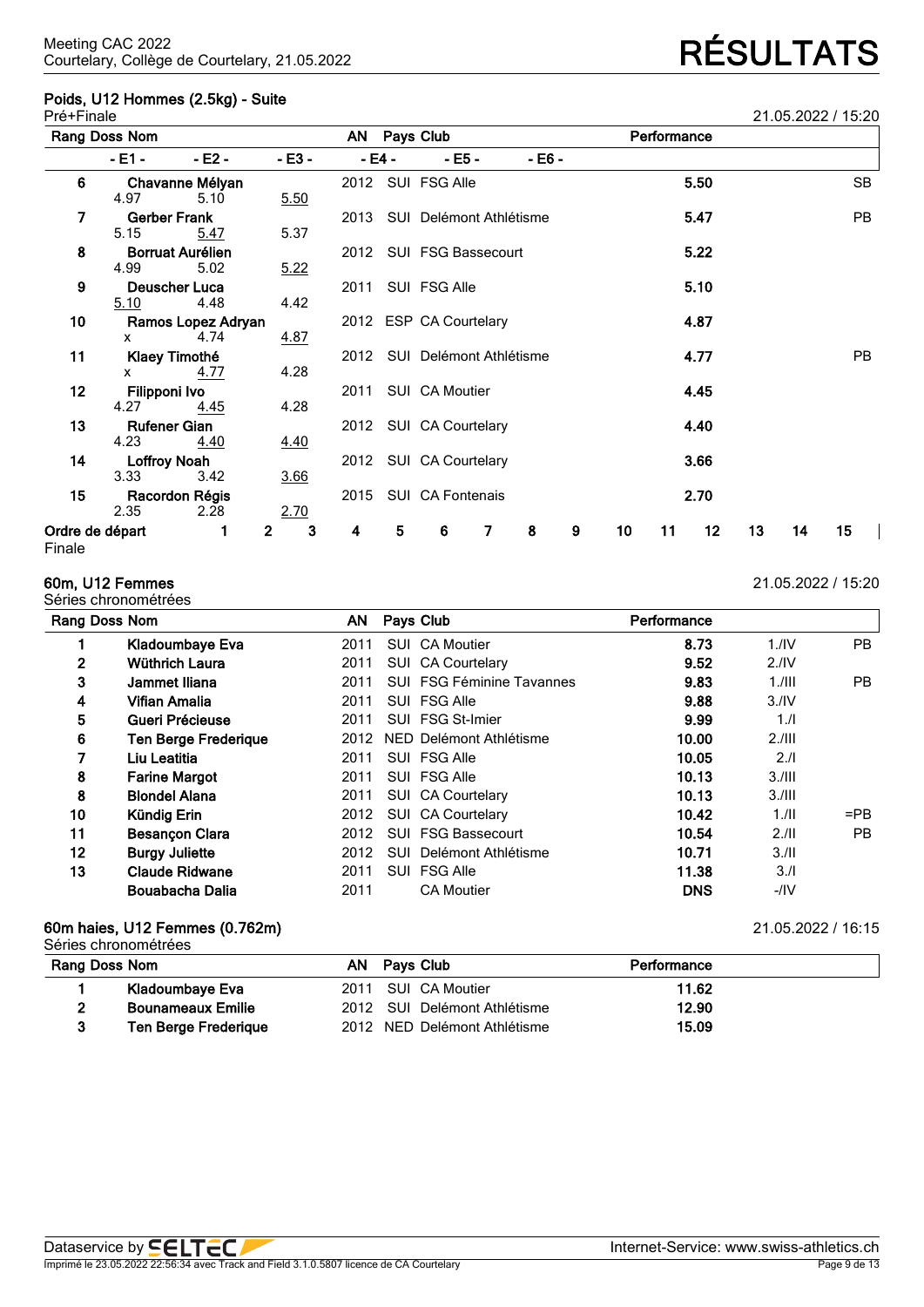# **Longueur (zone), U12 Femmes**

| Pré+Finale                       |                               |                                     |                                           |      |                |                                |                         |   |    |             |                 |    |    | 21.05.2022 / 16:50 |
|----------------------------------|-------------------------------|-------------------------------------|-------------------------------------------|------|----------------|--------------------------------|-------------------------|---|----|-------------|-----------------|----|----|--------------------|
|                                  | Rang Doss Nom                 |                                     |                                           |      |                | AN Pays Club                   |                         |   |    | Performance |                 |    |    |                    |
|                                  | $-E1 -$                       | $-E2 -$                             | $- E3 -$                                  |      | $-E4 -$        | $- E5 -$                       | $- E6 -$                |   |    |             |                 |    |    |                    |
| 1                                | 4.04                          | Kladoumbaye Eva<br>4.10             | 4.10                                      |      |                | 2011 SUI CA Moutier            |                         |   |    |             | 4.10            |    |    |                    |
| 2                                | <b>Vifian Amalia</b><br>3.85  | 3.74                                | 3.94                                      |      |                | 2011 SUI FSG Alle              |                         |   |    |             | 3.94            |    |    | <b>PB</b>          |
| 3                                | <b>Wüthrich Laura</b><br>3.65 | 3.85                                | 3.87                                      |      |                | 2011 SUI CA Courtelary         |                         |   |    |             | 3.87            |    |    |                    |
| 4                                | 3.79                          | <b>Bounameaux Emilie</b><br>3.63    | 3.62                                      |      |                | 2012 SUI Delémont Athlétisme   |                         |   |    |             | 3.79            |    |    | <b>SB</b>          |
| 5                                | Jammet Iliana<br>3.59         | 3.34                                | 3.56                                      |      |                | 2011 SUI FSG Féminine Tavannes |                         |   |    |             | 3.59            |    |    | <b>PB</b>          |
| 6                                | 3.55                          | <b>Ten Berge Frederique</b><br>3.43 | 3.41                                      |      |                | 2012 NED Delémont Athlétisme   |                         |   |    |             | 3.55            |    |    | <b>PB</b>          |
| 7                                | Liu Leatitia<br>3.41          | 3.43                                | 3.28                                      | 2011 |                | SUI FSG Alle                   |                         |   |    |             | 3.43            |    |    | <b>PB</b>          |
| 8                                | <b>Blondel Alana</b><br>3.05  | 3.30                                | 2.96                                      |      |                | 2011 SUI CA Courtelary         |                         |   |    |             | 3.30            |    |    |                    |
| 9                                | Kündig Erin<br>3.13           | 3.04                                | 3.21                                      |      |                | 2012 SUI CA Courtelary         |                         |   |    |             | 3.21            |    |    |                    |
| 10                               | <b>Burgy Juliette</b><br>3.11 | 3.10                                | $\mathsf{x}$                              |      |                | 2012 SUI Delémont Athlétisme   |                         |   |    |             | 3.11            |    |    | <b>PB</b>          |
| 11                               | <b>Farine Margot</b><br>3.08  | 2.97                                | 3.04                                      |      |                | 2011 SUI FSG Alle              |                         |   |    |             | 3.08            |    |    | <b>PB</b>          |
| $12 \,$                          | 2.82                          | <b>Claude Ridwane</b><br>2.96       | 2.75                                      | 2011 |                | SUI FSG Alle                   |                         |   |    |             | 2.96            |    |    |                    |
| 13                               | Gueri Précieuse<br>2.95       | 2.90                                | 2.89                                      | 2011 |                | SUI FSG St-Imier               |                         |   |    |             | 2.95            |    |    |                    |
| 14                               | <b>Besançon Clara</b><br>2.70 | 2.68                                | 2.80                                      |      |                | 2012 SUI FSG Bassecourt        |                         |   |    |             | 2.80            |    |    |                    |
|                                  |                               | <b>Bouabacha Dalia</b>              | $\blacksquare$                            | 2011 |                | <b>CA Moutier</b>              |                         |   |    |             | sEv             |    |    |                    |
| Ordre de départ<br><b>Finale</b> |                               | 1                                   | $\overline{2}$<br>$\overline{\mathbf{3}}$ | 4    | $\overline{5}$ | 6<br>$\overline{7}$            | $\overline{\mathbf{8}}$ | 9 | 10 | 11          | $\overline{12}$ | 13 | 14 | 15                 |

Finale

### **Poids, U12 Femmes (2.5kg)**

 $3.80$ 

| Pré+Finale   |               |                          |                           |        |                         |        |             | 21.05.2022 / 15:55 |
|--------------|---------------|--------------------------|---------------------------|--------|-------------------------|--------|-------------|--------------------|
|              | Rang Doss Nom |                          |                           |        | AN Pays Club            |        | Performance |                    |
|              | - E1 -        | $-E2 -$                  | $-E3 -$                   | - E4 - | $- E5 -$                | - E6 - |             |                    |
| 1            |               | Wüthrich Laura           |                           |        | 2011 SUI CA Courtelary  |        | 6.15        |                    |
|              | 4.68          | 5.72                     | 6.15                      |        |                         |        |             |                    |
| $\mathbf{2}$ |               | Kladoumbaye Eva          |                           | 2011   | SUI CA Moutier          |        | 6.04        | <b>PB</b>          |
|              | 5.60          | 5.54                     | 6.04                      |        |                         |        |             |                    |
| 3            |               | <b>Bounameaux Emilie</b> |                           | 2012   | SUI Delémont Athlétisme |        | 5.86        | <b>PB</b>          |
|              | 4.99          | 5.86                     | 5.63                      |        |                         |        |             |                    |
| 4            | Liu Leatitia  |                          |                           | 2011   | SUI FSG Alle            |        | 5.70        |                    |
|              | x             | 5.70                     | $\mathsf{x}$              |        |                         |        |             |                    |
| 5            | Vifian Amalia |                          |                           | 2011   | SUI FSG Alle            |        | 5.43        | <b>PB</b>          |
|              | 5.16          | 5.43                     | 5.08                      |        |                         |        |             |                    |
| 6            |               | <b>Farine Margot</b>     |                           |        | 2011 SUI FSG Alle       |        | 4.82        |                    |
|              | 4.82          | 4.71                     | 4.62                      |        |                         |        |             |                    |
| 7            |               | <b>Claude Ridwane</b>    |                           | 2011   | SUI FSG Alle            |        | 4.82        |                    |
|              | 4.82          | 4.66                     | $\boldsymbol{\mathsf{x}}$ |        |                         |        |             |                    |
| 8            |               | <b>Blondel Alana</b>     |                           | 2011   | SUI CA Courtelary       |        | 4.82        | <b>PB</b>          |
|              | 4.63          | 4.82                     | 4.34                      |        |                         |        |             |                    |
| 9            |               | Racordon Lisa            |                           |        | 2013 SUI CA Fontenais   |        | 3.81        |                    |
|              | 3.81          | X                        | 3.34                      |        |                         |        |             |                    |
| 10           |               | <b>Besançon Clara</b>    |                           |        | 2012 SUI FSG Bassecourt |        | 3.80        |                    |
|              | 3.80          | 3.73                     | 3.65                      |        |                         |        |             |                    |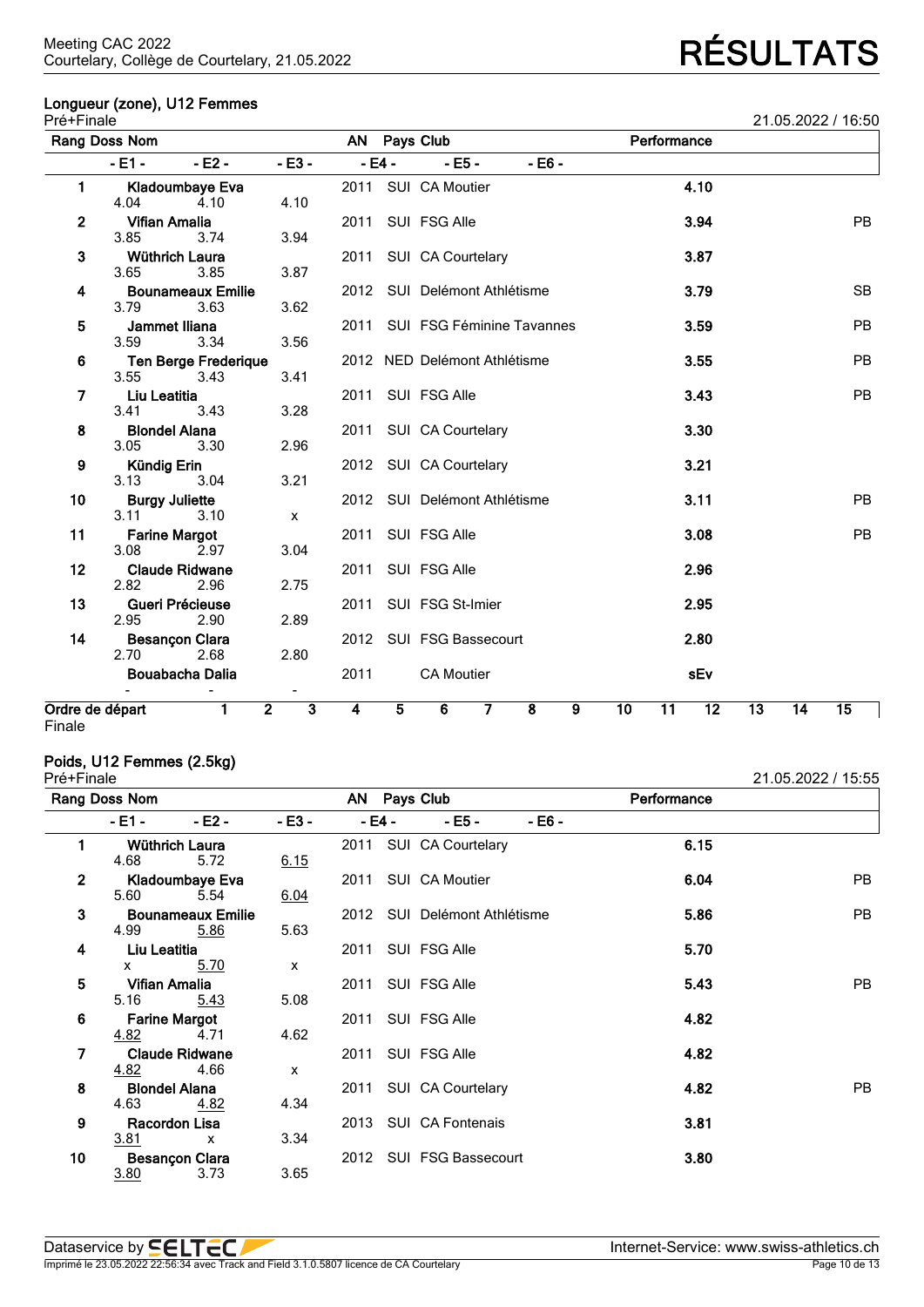# **Poids, U12 Femmes (2.5kg) - Suite**

| Pré+Finale                  | Rang Doss Nom   |        | AN.      | Pays Club |                              |          |        | Performance | 21.05.2022 / 15:55 |  |
|-----------------------------|-----------------|--------|----------|-----------|------------------------------|----------|--------|-------------|--------------------|--|
|                             | $-E1 -$         | - F2 - | $- E3 -$ |           | - E4 -                       | $- E5 -$ | - E6 - |             |                    |  |
| <b>Ten Berge Frederique</b> |                 |        |          |           | 2012 NED Delémont Athlétisme |          |        | 3.69        |                    |  |
|                             | 3.28            | 3.69   | 3.67     |           |                              |          |        |             |                    |  |
|                             | Ordre de départ |        |          |           |                              | 6        |        | 10          |                    |  |

Finale

### **50m, U10 Hommes** 21.05.2022 / 12:45

Séries chronométrées

| Rang Doss Nom |                      | AN.  | Pays Club         |                               | Performance |           |     |
|---------------|----------------------|------|-------------------|-------------------------------|-------------|-----------|-----|
|               | Gerber Frank         | 2013 |                   | SUI Delémont Athlétisme       | 7.88        | $1.1$ III | PB. |
| 2             | Piquerez Joey        | 2013 | SUI FSG Alle      |                               | 8.00        | 2.111     | PB. |
| 3             | Kladoumbaye Luca     | 2013 | SUI CA Moutier    |                               | 8.31        | 3.111     | PB. |
| 4             | <b>Müller Malow</b>  | 2013 |                   | SUI CA des Franches-Montagnes | 8.39        | $4.1$ III | PB. |
| 5             | Kladoumbaye Noé      | 2014 | SUI CA Moutier    |                               | 9.15        | 1.11      | PB. |
| 6             | <b>Voillat Colin</b> | 2015 | SUI CA Fontenais  |                               | 9.36        | 2.11      |     |
| 7             | De Matteis Lilio     | 2014 | SUI CA Courtelary |                               | 9.78        | 1/l       | PB. |
| 8             | Klaey Joshua         | 2014 |                   | SUI Delémont Athlétisme       | 9.85        | 3.11      | PB. |
| 9             | Dias Jerémy          | 2015 | SUI FSG St-Imier  |                               | 10.34       | 2.1       |     |
| 10            | Racordon Régis       | 2015 | SUI CA Fontenais  |                               | 12.45       | 3.1       |     |

# **Longueur (zone), U10 Hommes**

| סושו ווי טו     |                      |                         |                   |   |        |                                    |   |         |   |    |             | LI.VV.LVLL   IL.VV |           |
|-----------------|----------------------|-------------------------|-------------------|---|--------|------------------------------------|---|---------|---|----|-------------|--------------------|-----------|
|                 | Rang Doss Nom        |                         |                   |   |        | AN Pays Club                       |   |         |   |    | Performance |                    |           |
|                 | - E1 - I             | $-E2 -$                 | $-E3 -$           |   | - E4 - | - E5 -                             |   | $-E6 -$ |   |    |             |                    |           |
| 1               | Piquerez Joey        |                         |                   |   |        | 2013 SUI FSG Alle                  |   |         |   |    | 3.65        |                    |           |
|                 | 3.41                 | 3.65                    | 3.46              |   |        |                                    |   |         |   |    |             |                    |           |
| $\overline{2}$  |                      | <b>Kladoumbaye Luca</b> |                   |   |        | 2013 SUI CA Moutier                |   |         |   |    | 3.32        |                    |           |
|                 | 3.32 x x             |                         | 3.19              |   |        |                                    |   |         |   |    |             |                    |           |
| 3               | Gerber Frank         |                         |                   |   |        | 2013 SUI Delémont Athlétisme       |   |         |   |    | 3.30        |                    |           |
|                 | 3.17                 | 2.78                    | 3.30              |   |        |                                    |   |         |   |    |             |                    |           |
| 4               | <b>Müller Malow</b>  |                         |                   |   |        | 2013 SUI CA des Franches-Montagnes |   |         |   |    | 3.21        |                    |           |
|                 | 3.19                 | $\mathbf{x}$            | 3.21              |   |        |                                    |   |         |   |    |             |                    |           |
| 5               |                      | Kladoumbaye Noé         |                   |   |        | 2014 SUI CA Moutier                |   |         |   |    | 3.09        |                    |           |
|                 | 3.05                 | 3.09                    | 3.02              |   |        |                                    |   |         |   |    |             |                    |           |
| 6               | <b>Voillat Colin</b> | 2.69                    |                   |   |        | 2015 SUI CA Fontenais              |   |         |   |    | 2.76        |                    |           |
|                 | 2.72                 |                         | 2.76              |   |        |                                    |   |         |   |    |             |                    |           |
| 7               | Klaey Joshua<br>2.48 | 2.33                    | 2.70              |   |        | 2014 SUI Delémont Athlétisme       |   |         |   |    | 2.70        |                    | <b>PB</b> |
| 8               | Dias Jerémy          |                         |                   |   |        | 2015 SUI FSG St-Imier              |   |         |   |    | 2.59        |                    |           |
|                 | 2.59                 | 2.34                    | 2.32              |   |        |                                    |   |         |   |    |             |                    |           |
| 9               |                      | De Matteis Lilio        |                   |   |        | 2014 SUI CA Courtelary             |   |         |   |    | 2.22        |                    | <b>PB</b> |
|                 | 2.14                 | 2.15                    | 2.22              |   |        |                                    |   |         |   |    |             |                    |           |
| 10              |                      | Racordon Régis          |                   |   |        | 2015 SUI CA Fontenais              |   |         |   |    | 1.84        |                    |           |
|                 | 1.84                 | 1.81                    | 1.83              |   |        |                                    |   |         |   |    |             |                    |           |
| Ordre de départ |                      | 1                       | 3<br>$\mathbf{2}$ | 4 | 5      | 6                                  | 7 | 8       | 9 | 10 |             |                    |           |

**Finale** 

# **Balle, U10 Hommes (200g)**

| Pré+Finale    |              |                      |        |      |        |                         |                                    |             | 21.05.2022 / 13:10 |
|---------------|--------------|----------------------|--------|------|--------|-------------------------|------------------------------------|-------------|--------------------|
| Rang Doss Nom |              |                      |        | AN.  |        | <b>Pays Club</b>        |                                    | Performance |                    |
|               | - E1 -       | - E2 -               | - E3 - |      | - E4 - | - E5 -                  | - E6 -                             |             |                    |
|               | 30.74        | <b>Piquerez Joey</b> |        |      |        | 2013 SUI FSG Alle       |                                    | 30.74       |                    |
| 2             | 26.72        | <b>Müller Malow</b>  |        |      |        |                         | 2013 SUI CA des Franches-Montagnes | 26.72       | <b>PB</b>          |
| 3             | <u>24.00</u> | <b>Gerber Frank</b>  |        | 2013 |        | SUI Delémont Athlétisme |                                    | 24.00       |                    |

Pré+Finale 21.05.2022 / 12:00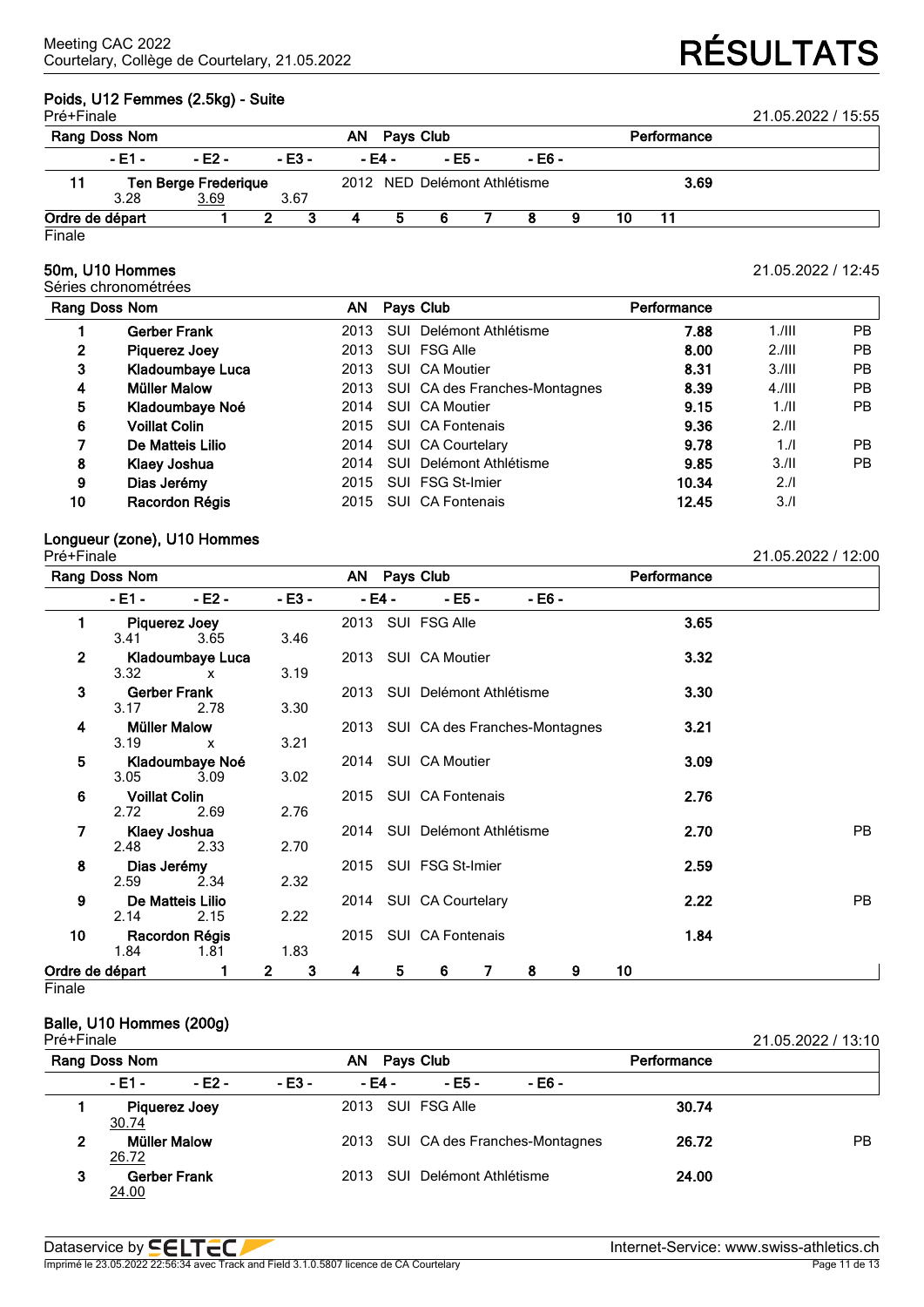# **Balle, U10 Hommes (200g) - Suite**

| Pré+Finale      |                                      |                  |              |         |      |        |                         |   |             |   |    |       | 21.05.2022 / 13:10 |
|-----------------|--------------------------------------|------------------|--------------|---------|------|--------|-------------------------|---|-------------|---|----|-------|--------------------|
|                 | Rang Doss Nom                        |                  |              |         |      |        | AN Pays Club            |   | Performance |   |    |       |                    |
|                 | - E1 -                               | $-E2 -$          |              | $-E3 -$ |      | - E4 - | $-EB -$                 |   | - E6 -      |   |    |       |                    |
| 4               | 21.27                                | Kladoumbaye Luca |              |         | 2013 |        | SUI CA Moutier          |   |             |   |    | 21.27 |                    |
| 5               | Dias Jerémy<br>18.09                 |                  |              |         | 2015 |        | SUI FSG St-Imier        |   |             |   |    | 18.09 | PB                 |
| 6               | 16.74                                | Kladoumbaye Noé  |              |         | 2014 |        | SUI CA Moutier          |   |             |   |    | 16.74 | <b>PB</b>          |
| 7               | <b>Voillat Colin</b><br><u>15.24</u> |                  |              |         | 2015 |        | <b>SUI CA Fontenais</b> |   |             |   |    | 15.24 |                    |
| 8               | 14.41                                | De Matteis Lilio |              |         | 2014 |        | SUI CA Courtelary       |   |             |   |    | 14.41 |                    |
| 9               | 10.38                                | Racordon Régis   |              |         | 2015 |        | <b>SUI CA Fontenais</b> |   |             |   |    | 10.38 |                    |
| 10              | 8.78                                 | Klaey Joshua     |              |         | 2014 |        | SUI Delémont Athlétisme |   |             |   |    | 8.78  |                    |
| Ordre de départ |                                      |                  | $\mathbf{2}$ | 3       | 4    | 5      | 6                       | 7 | 8           | 9 | 10 |       |                    |
| Finale          |                                      |                  |              |         |      |        |                         |   |             |   |    |       |                    |

### **50m, U10 Femmes** 21.05.2022 / 12:00

Séries chronométrées

| Rang Doss Nom |                           | AN   | Pays Club |                               | Performance |                  |           |
|---------------|---------------------------|------|-----------|-------------------------------|-------------|------------------|-----------|
|               | <b>Meusy Eva</b>          | 2013 |           | SUI FSG Alle                  | 8.37        | 1.1 <sup>N</sup> | PB        |
| 2             | Jammet Océane             | 2014 |           | SUI FSG Féminine Tavannes     | 8.54        | 2.1 <sup>N</sup> | <b>PB</b> |
| 3             | <b>Costoya Eloane</b>     | 2014 |           | SUI CA Courtelary             | 8.77        | $1.1$ III        | PB        |
| 4             | <b>Chibuike Serenity</b>  | 2013 |           | SUI FSG St-Imier              | 8.84        | 1.1              |           |
| 5             | <b>Ten Berge Caroline</b> | 2014 |           | NED Delémont Athlétisme       | 8.86        | 3.1V             | PB        |
| 6             | Sieber Leandra            | 2013 |           | SUI LV Kandertal              | 8.88        | 2.111            | <b>PB</b> |
| 7             | Racordon Lisa             | 2013 |           | <b>SUI CA Fontenais</b>       | 8.99        | 4.1 <sub>N</sub> | PB        |
| 8             | <b>Erba Camille</b>       | 2013 |           | SUI CA des Franches-Montagnes | 9.39        | 3.111            |           |
| 9             | <b>Wüthrich Anouk</b>     | 2013 |           | SUI CA Courtelary             | 9.58        | 1.11             | PB        |
| 10            | <b>Besson Camille</b>     | 2013 |           | SUI CA Courtelary             | 9.94        | 2.11             |           |
| 11            | Sieber Alessia            | 2015 |           | SUI LV Kandertal              | 10.12       | 2.1              |           |
| 12            | <b>Rufener Ana</b>        | 2014 |           | SUI CA Courtelary             | 10.13       | 3.1              |           |
| 12            | Mercier Léa               | 2013 | SUI.      | kids+athletics                | 10.13       | 3.11             | PB.       |

# **Longueur (zone), U10 Femmes**

21.05.2022 / 13:10 **Rang Doss Nom AN Pays Club Performance - E1 - - E2 - - E3 - - E4 - - E5 - - E6 - 1 Chibuike Serenity** 2013 SUI FSG St-Imier **3.38** 3.38 3.13 3.16 **2 Meusy Eva** 2013 SUI FSG Alle **3.17** x 3.10 3.17 **3 Racordon Lisa** 2013 SUI CA Fontenais **2.98** 2.98 2.96 2.94 **4 Costoya Eloane** 2014 SUI CA Courtelary **2.91** PB 2.91 2.90 2.91 **5 Sieber Leandra** 2013 SUI LV Kandertal **2.84** x 2.81 2.84 **6 Wüthrich Anouk** 2013 SUI CA Courtelary **2.81** 2.56 **7 Jammet Océane** 2014 SUI FSG Féminine Tavannes **2.80** 2.80 **8 Erba Camille** 2013 SUI CA des Franches-Montagnes **2.72** PB 2.70 **9 Ten Berge Caroline** 2014 NED Delémont Athlétisme **2.66** 2.63